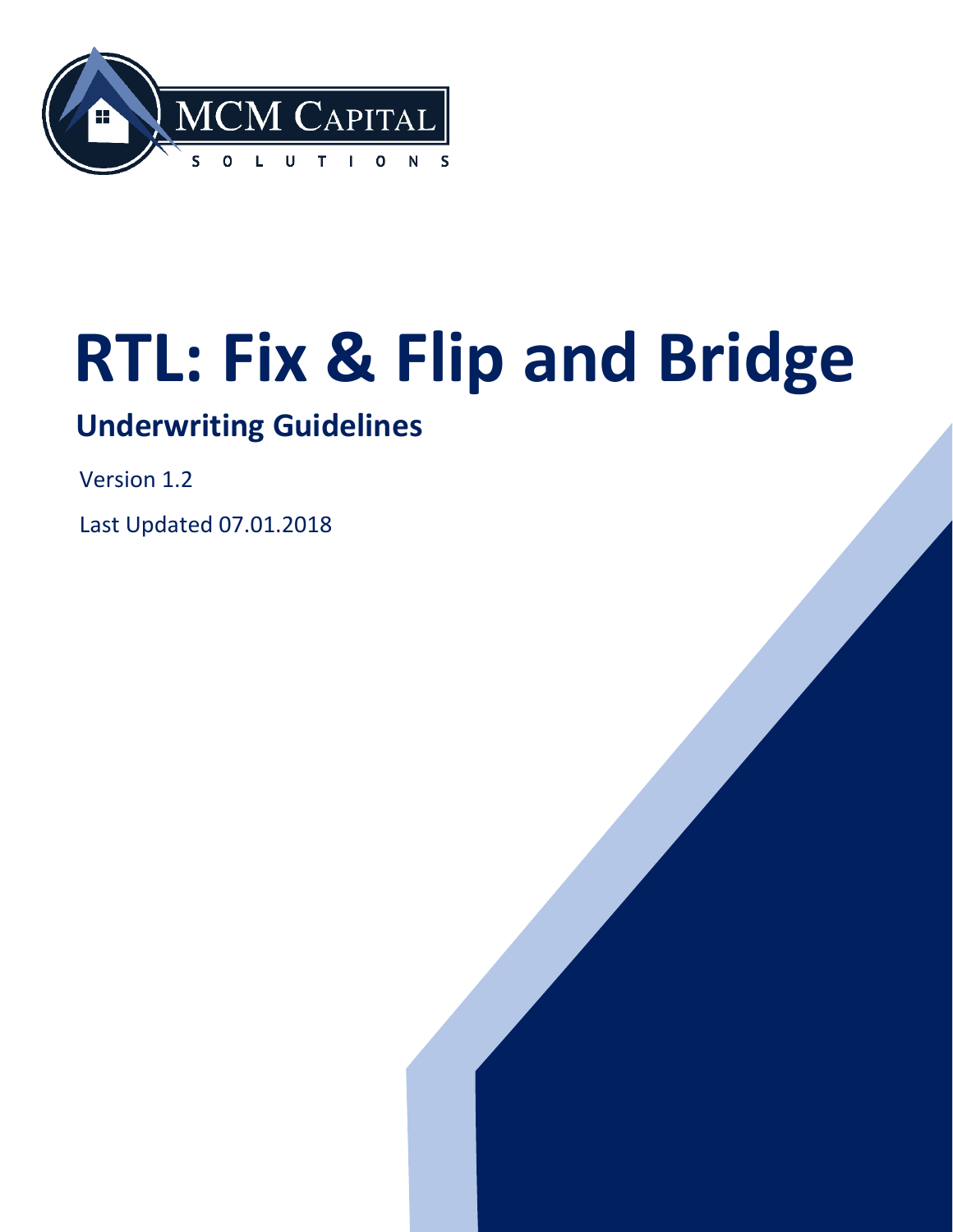## **1 OVERVIEW**

Product-specific eligibility criteria are included on their respective matrices and in Section 4.

#### **1.2.1 Renovation**

These products are designed to assist Investors in acquiring and renovating a property or renovating a previously acquired property with the intention of selling it for capital gains or refinancing and holding the property as a rental investment.

- Purchase and Renovation 1
- Cash-out and Renovation: By exception only

#### **1.2.2 Bridge**

These products are designed to assist Investors in acquiring a property that have little or no need for renovation with the intention of selling it for capital gains or refinancing and holding the property as a rental investment.

- Purchase
- Cash-out refinance
- Rate/term refinance 2

1 Includes purchase loans and delayed financing purchase loans where the property is owned by the borrower and the note

date is within six months of the purchase date.

2 Cash back to borrower not to exceed the lesser of 10% of the loan amount or \$15,000; otherwise, product is considered

cash-out.

## **LOAN TERMS**

#### **1.3.1 Rate Type**

The notes are typically structured as interest only and balloon. Both fixed and adjustable rate mortgage products are acceptable.

#### **1.3.2 Loan Terms to Maturity**

For FNF loans, terms to maturity may be 12 to 24 months. For Bridge loans, terms to maturity may be 12 to 26 months.

#### **1.3.3 Extensions**

Extensions are available for up to six months on a case-by-case basis. Extensions are considered a modification to the original loan agreement and are subject to the approval of upper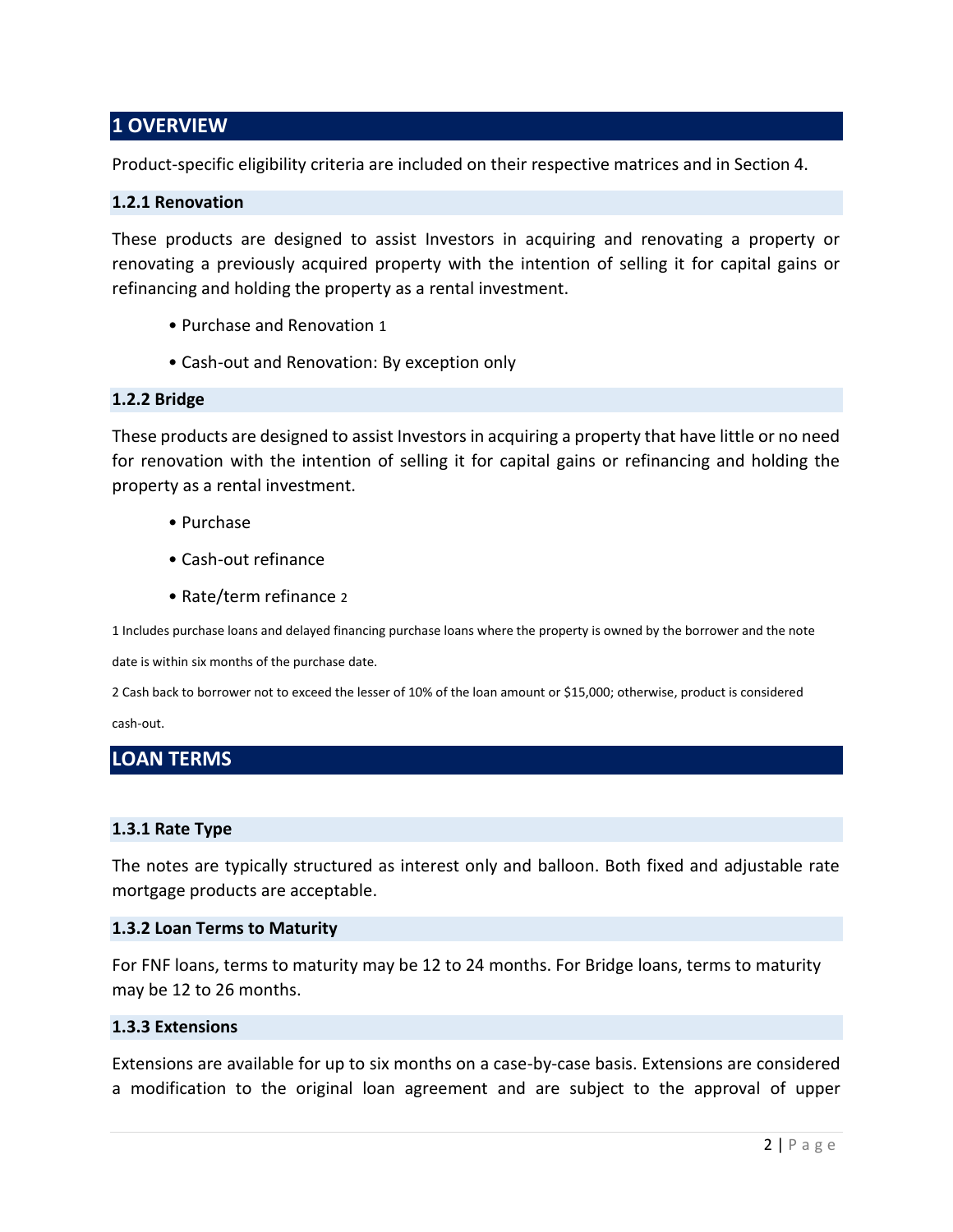management. Requests for extension should include a statement from the Sponsor giving reason for extension and outlining the exit strategy. Factors considered when granting an extension request may include:

- Payment history
- Reserves
- Updated valuation (e.g. CDA, appraisal)
- Updated credit report of Guarantor(s)
- Confirmation of property taxes and insurance are paid current
- Confirmation of clean title

#### **1.3.4 Minimum Equity**

For purchase transactions, the Sponsor, and other owners of the borrowing entity, as applicable, must contribute a minimum of \$30,000 towards Hard Costs (defined in Section 2.8).

For cash-out and rate/term transactions a minimum Implied Equity of \$30,000 is required (see Section 2.5 for calculation).

#### **1.3.5 Loan Balance**

The minimum Total Loan Amount is \$75,000. The maximum Total Loan Amount is \$5,000,000 for Bridge Loans and \$4,000,000 for FNF Loans.

#### **1.3.6 Loan Structure & Interest Accrual Style of Renovation Products**

For Renovation products, the loan may be structured such that Renovation Costs (see Section 2.11) may be part of the first lien or as a simultaneous second lien. Interest may accrue in either of the following ways (subject to criteria specified in Section 4.1.5):

- *Full Balance*: Interest accrues on the Total Loan Amount
- *As-Disbursed:* Interest accrues on the outstanding loan balance (i.e. funds not held back/escrowed)

## **2 DEFINED TERMS AND CALCULATIONS**

#### **2.1 SPONSOR**

The Sponsor is an individual with ownership in the borrowing entity and whose experience is used for loan qualification.

#### **2.2 GUARANTOR**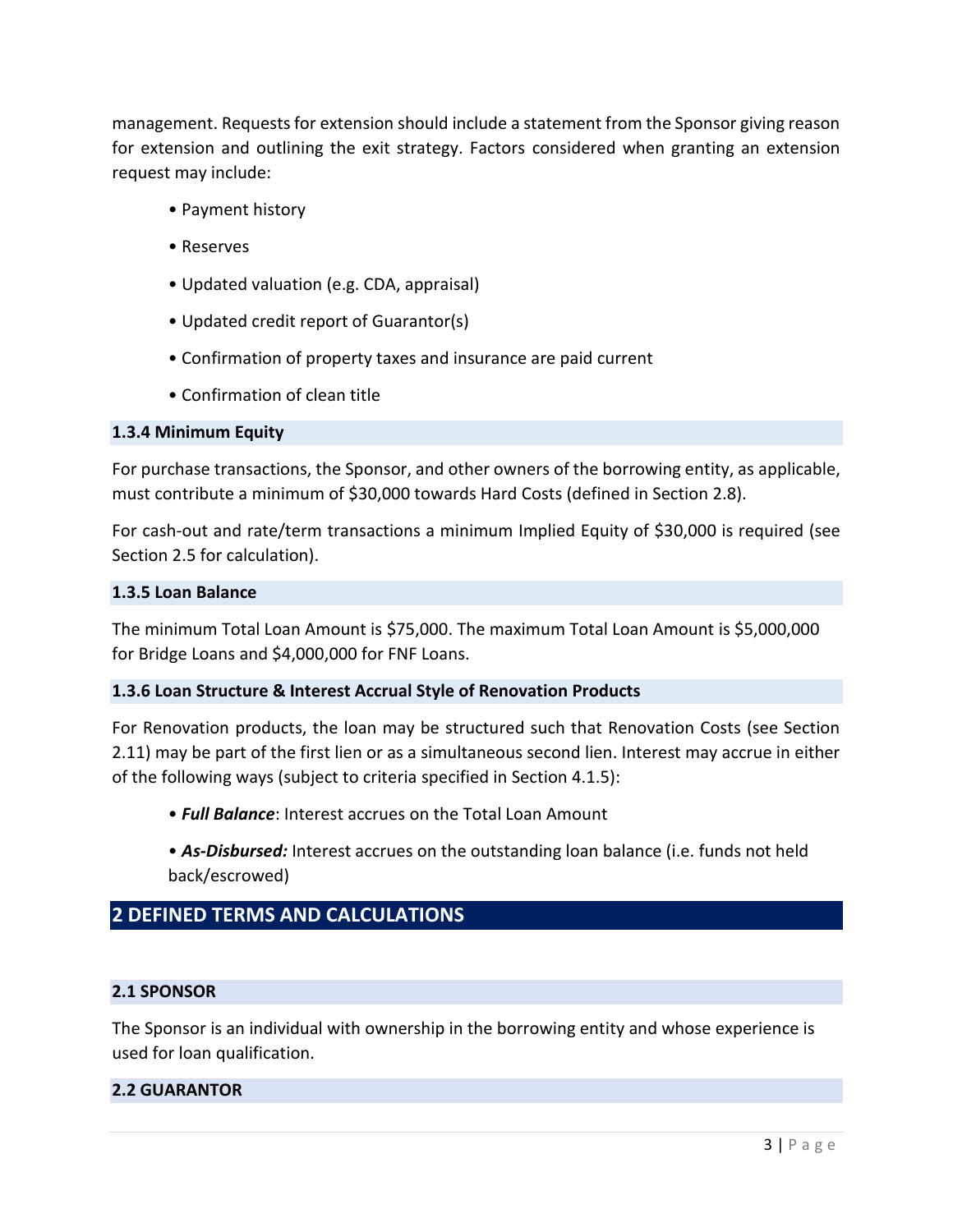A Guarantor is an individual who executes a personal guaranty agreement (see Section 3.6.3 for personal guaranty requirements).

## **2.3 ACQUISITION VALUE**

The Acquisition Value of the subject property is the Contract Sales Price less any Interested Party Contributions.

#### **2.4 AS-IS VALUE**

For purchase transactions, the As-Is Value is the minimum of the Acquisition Value of the subject property value and

the as-is value(s) provided on all appraisal(s). For rate/term and cash-out transactions the minimum of the as-is value(s) provided on all appraisal(s) is used. The As-Is Value must not consider any proposed improvements or market-timing price appreciation.

#### **2.5 IMPLIED EQUITY**

For cash-out and rate/term refinance transactions the Implied Equity is determined by taking the difference of the As-Is Value and the Total Loan Amount.

 $Implied$   $Equity = (As \, Is \, Value - Total \, Loan \, Amount)$ 

## **2.6 AFTER-RENOVATED VALUE (ARV)**

The After-Renovated Value (ARV) of the subject property is the estimated sale value after renovations and improvements have been completed.

## **2.7 DIRECT CONSTRUCTION COSTS**

Direct Construction Costs include third-party costs for labor, general contractor fees, and materials used for construction. All Direct Construction Cost funds must be either held back by the lender or escrowed.

#### **2.8 HARD COSTS**

Hard Costs are defined as the sum of the As-Is Value of the subject property and any Direct Construction Costs associated with the renovation.

## Hard  $Costs = As$  Is Value + Direct Construction Costs

## **2.9 VALUE-ADDED SOFT COSTS**

Value-Added Soft Costs may include indirect construction and transactional costs such as architectural, engineering, environmental, fire safety, and legal fees. Permits, entitlements, and legal documentation associated with change of property use (e.g. condo conversion) may also considered Value-Added Soft Costs. All Value-Added Soft Costs must be held back by the lender or escrowed.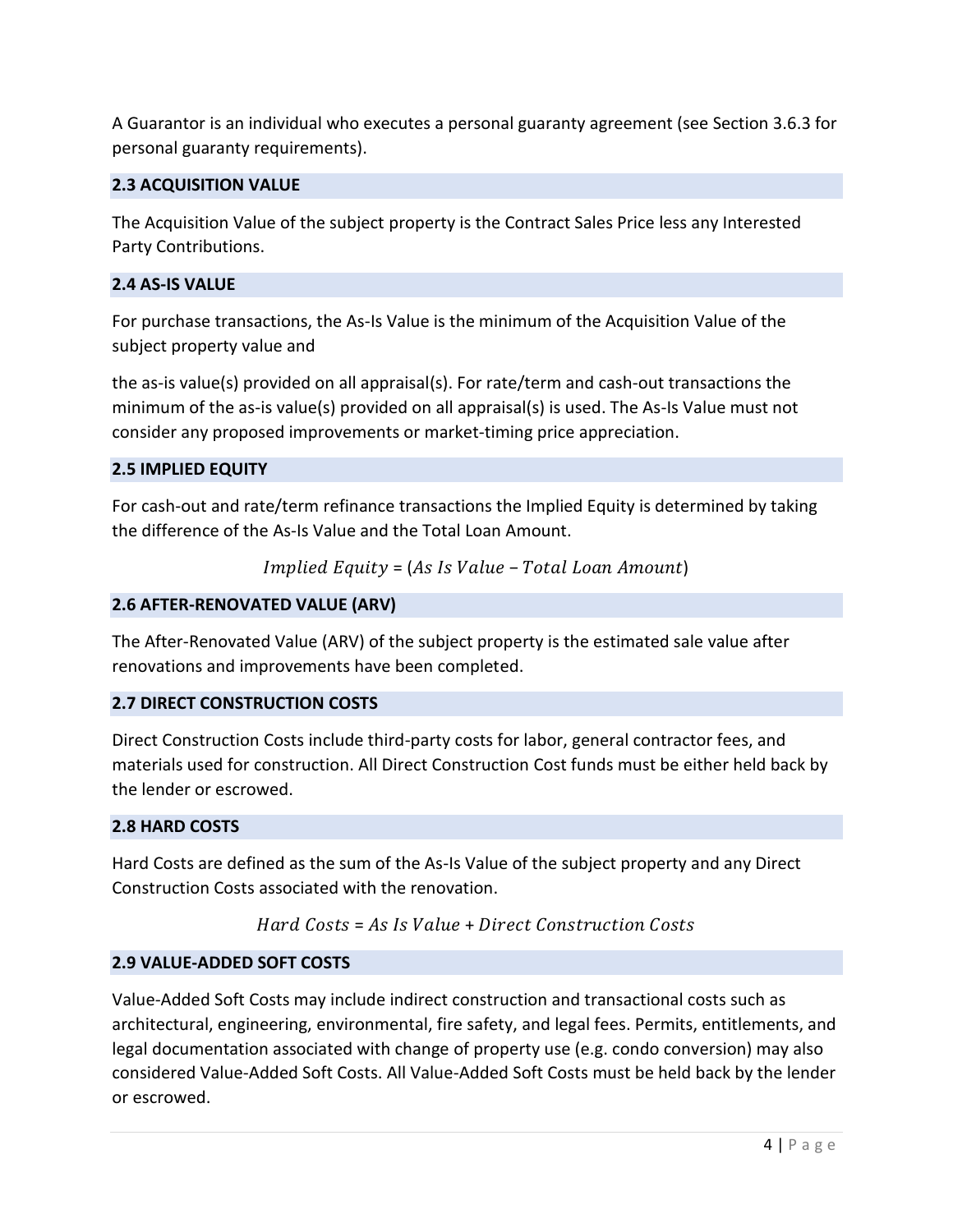## **2.10 OTHER SOFT COSTS**

Other Soft Costs include taxes, origination points and fees, realtor fees, marketing expenses, interest expenses, and any other closing costs. Other Soft Costs may only be included in the determination of Total Project Cost on an exception basis.

#### **2.11 RENOVATION COSTS**

Renovation Costs include Value Added Soft Costs and Direct Construction Costs.

#### **2.12 TOTAL PROJECT COST**

Total Project Cost is defined as the sum of Hard Costs and Value-Added Soft Costs.

```
Total Project Cost = Hard Costs + Value Added Soft Costs
```
## **2.13 LOAN TO COST (LTC)**

Loan to Cost (LTC) is defined as to the Total Loan Amount divided by Total Project Cost.

```
LTC = Total Loan Amount / Total Project Cost \times 100
```
LTC does not apply to Bridge loans.

#### **2.14 LOAN TO VALUE (LTV)**

When the loan qualifies as a Renovation Product, Loan to Value (LTV) is defined as the following:

```
LTV = Total Loan Amount / After Renovated Value \times 100
```
When the loan qualifies as a Bridge loan, LTV is defined as the following:

 $LTV = Total Loan Amount / As Is Value \times 100$ 

#### **2.15 RENOVATION RATIO (RR)**

The Renovation Ratio (RR) is a measure of the proposed renovation budget as a percentage of the subject property's As-Is Value:

```
RR = Direct Construction \textit{Costs} / As \textit{Is Value} \times 100
```
## **2.16 RENOVATION DISBURSEMENT STYLES**

Renovation holdback funds are disbursed in two ways, "Advance" and "Reimbursement" defined as:

**Advance:** Funds are disbursed after confirmation that the relevant work on the property has been completed and/or appliances have been delivered on site. Proof of payment and presence of all applicable lien waivers for the work/materials previously done/installed must be provided before funds for current work/materials are disbursed.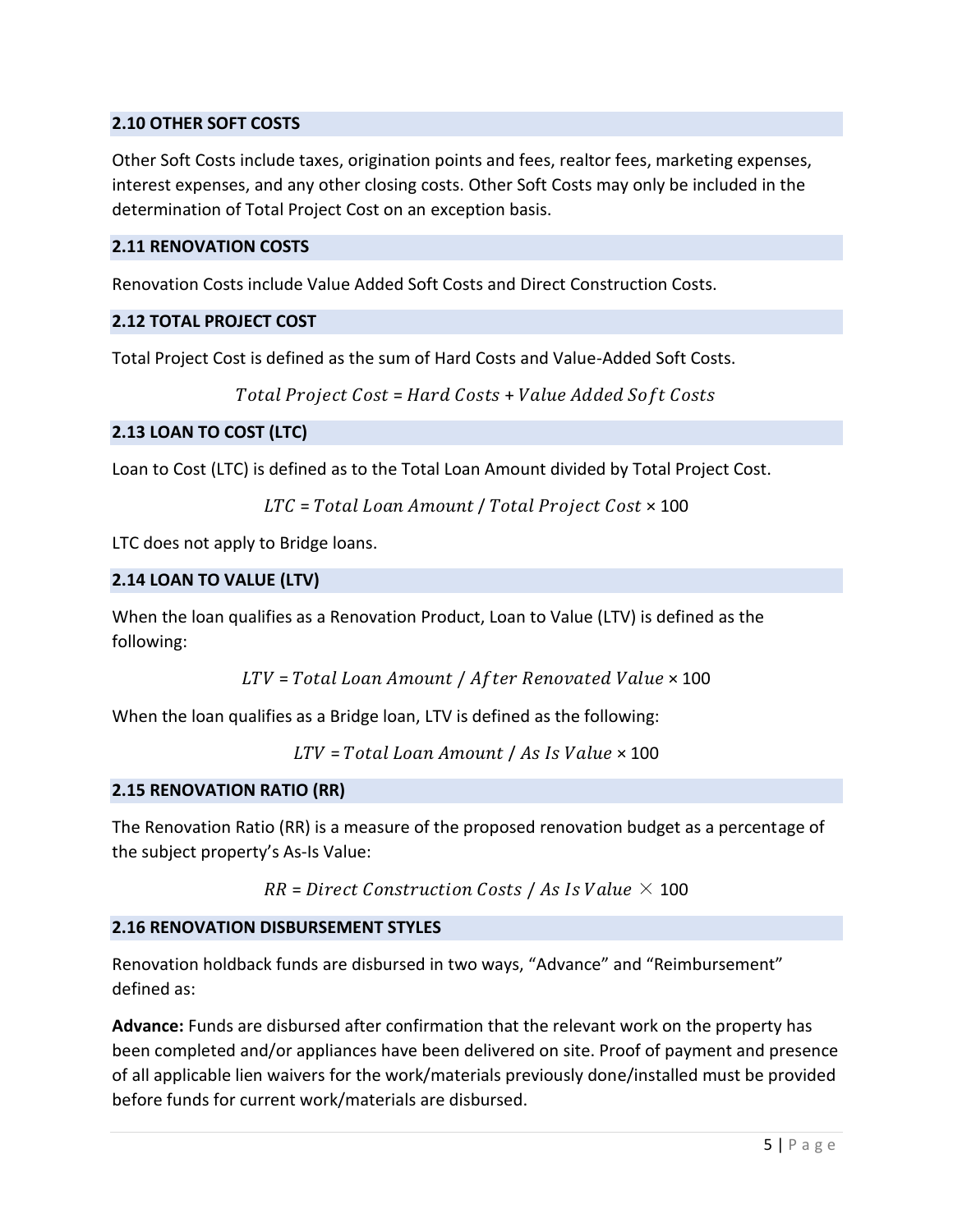**Reimbursement:** Funds are disbursed after confirmation that the relevant work on the property has been completed and/or appliances have been delivered on site and proof of payment and presence of all applicable lien waivers for current work/materials is provided before funds are disbursed.

## **2.17 QUALIFYING MONTHLY PAYMENT**

The Qualifying Monthly Payment is the sum of the monthly interest and principal (if applicable) payments on the Total Loan Amount at the starting interest rate and any applicable monthly property taxes, insurance, and association dues.

## **2.18 PROJECT GROSS MARGIN (PGM)**

For Renovation loans, the Project Gross Margin (PGM) is a forecasted measure of the gross profitability of the Renovation project. PGM is defined as the After-Renovated Value minus Total Project Cost, divided by Total Project Cost. PGM may be used as a compensating factor when requesting an exception to these Acquisition Criteria (see Section 5).

 $PGM = ARV - Total Project Cost / Total Project Cost$ 

## **2.19 RESERVES**

Reserves may be quoted in terms of months coverage of the Qualifying Monthly Payment and/or, in the case of a Renovation loan, as a percentage of Direct Construction Costs. See Section 3.10.2: Consideration of Assets to calculate the dollar Reserve Amount.

Months Reserves =  $Reserve$  Amount / Qualifying Monthly Payment

Construction Reserves (%) =  $Reserve$  Amount / Direct Construction Costs  $\times$  100

## **2.20 SPONSOR EXPERIENCE LEVEL**

Sponsors will be categorized as one of the following for *Renovation Transactions:*

**Highly Experienced:** Minimum of ten verified renovation projects completed (purchased and exited) in 36 months prior to application. At least five projects must be of similar size or larger.

**Experienced:** Minimum of five verified renovation projects completed (purchased and exited) in the 36 months prior to application OR minimum of three verified renovation projects in 24 months prior to application. At least two projects must be of similar size or larger.

**Limited Experience:** Minimum of one verified project completed (purchased and exited) in the 24 months prior to application of similar size or larger.

**No Experience:** Sponsor must partner with a licensed general contractor and have owned at least one investment property in the most recent 24 months prior to application. See Section 4.1.8 for specific documentation requirements.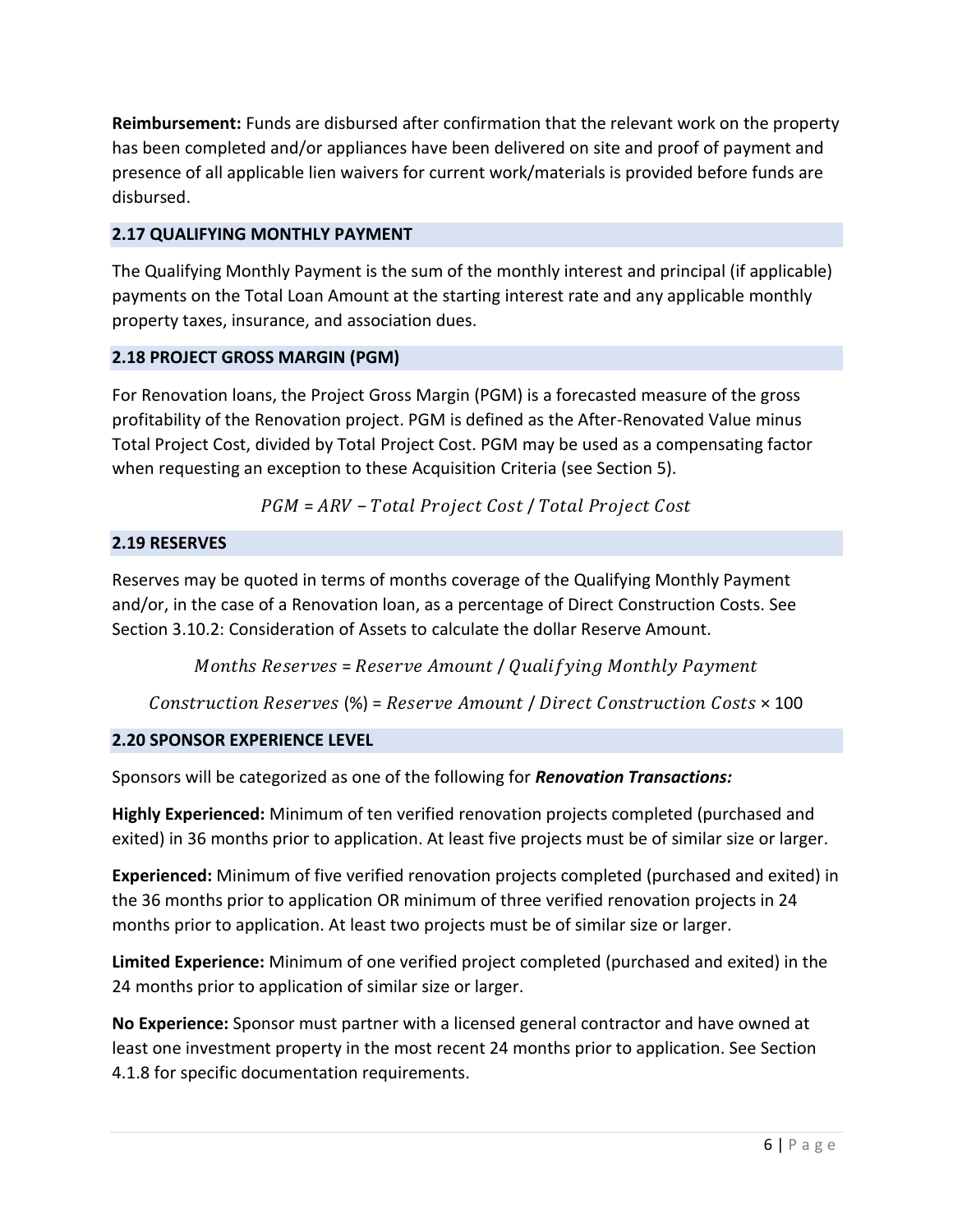Sponsors will be categorized as one of the following for *Bridge Transactions:*

**Experienced:** A Sponsor that has owned more than three business purpose properties within 24 months prior to application.

**No Experience:** No Experience Sponsors must have owned a property (either as a residence or for business purposes) for a minimum of the most recent 12 months prior to application.

## **2.21 QUALIFYING PROPERTY CASHFLOW**

If rental income is used to qualify a Bridge Loan, the Qualifying Property Cashflow is calculated as the lesser of the rents found on lease(s) in place and "As-Is" estimated market rent found on the property valuation form (e.g. Form 1007).

Leases must be in place; otherwise, the Qualifying Property Cashflow is not calculated.

Qualifying Property Cashflow does not apply to Renovation Loans or purchase transactions.

## **2.22 DEBT SERVICE COVERAGE RATIO (DSCR)**

If rental income is used to qualify a Bridge Loan a Debt Service Coverage Ratio (DSCR) is calculated as the

following:

$$
DSCR = Qualitying Property Cash flow / Qualitying Monthly Payment
$$

DSCR does not apply to Renovation Loans or purchase transactions.

## **2.23 CASH-OUT SEASONING**

Cash-Out Seasoning is the difference between the note date of the new loan and the prior financing note date or, in the case that the property is owned free and clear, the sale date.

## **2.24 AREA CONFORMITY STATISTIC (ACS)**

The Area Conformity Statistic (ACS) is a measure used to determine if the subject property's valuation is within a reasonable range for the area using publicly available Zillow data (Zillow Home Value Index; ZHVI). See Section 3.9.5 for more information.

For **Bridge Loans:**

Top Tier ACS  $(\%)$  = As Is Value / Median ZHVI for Top 33% of Homes

 $Median$   $ACS$  (%) =  $As$  Is Value / Median  $ZHVI$ 

For **Renovation Loans:**

Top Tier ACS  $(\%)$  = ARV / Median ZHVI for Top 33% of Homes

 $Median$   $ACS$  (%) =  $ARY / Median$   $ZHV$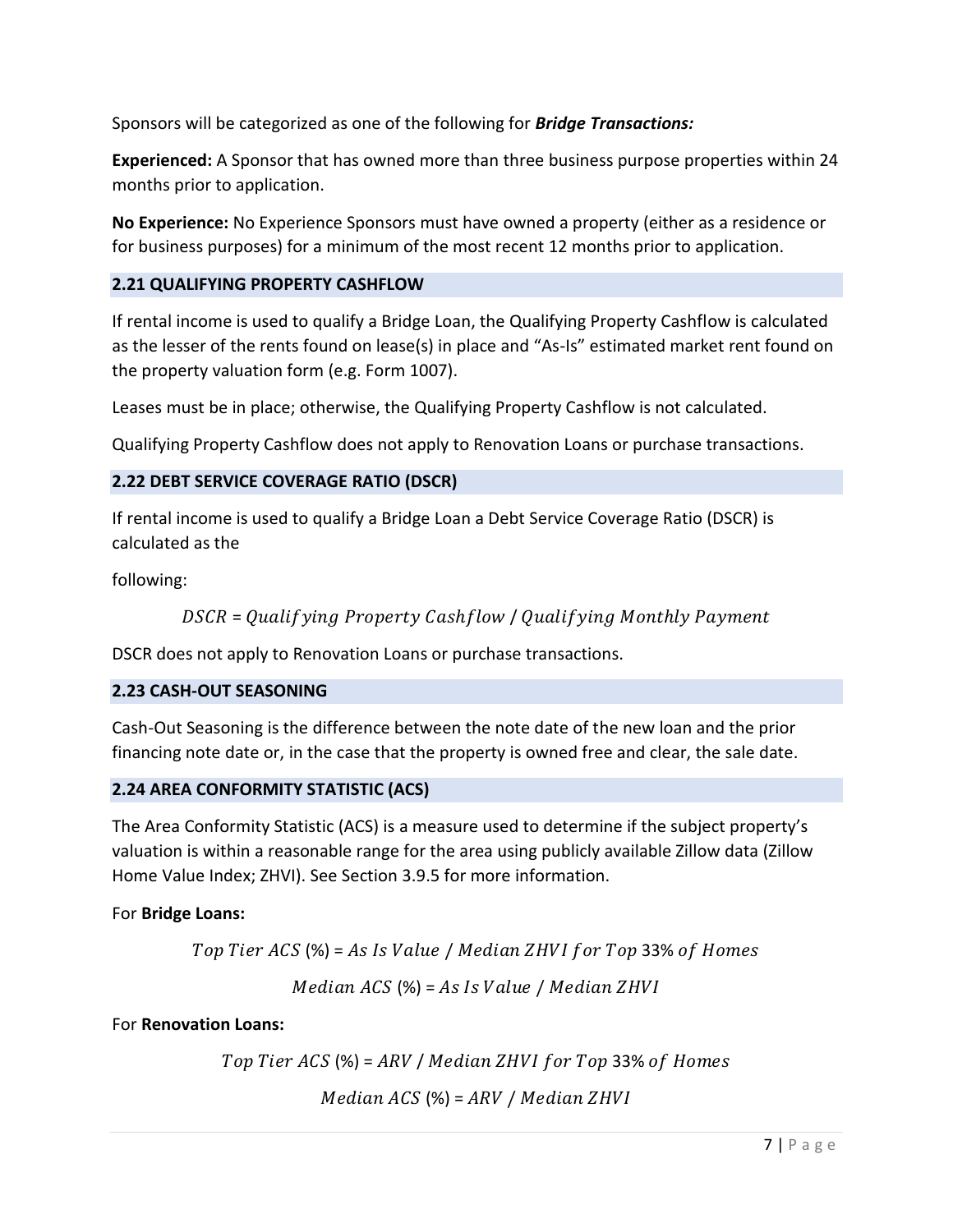## **3 GENERAL ELIGIBILITY CRITERIA**

#### **3.1 LOAN PACKAGE AGING**

Loans seasoned more than 45 days from the loan package submission date are not eligible for purchase.

#### **3.2 DOCUMENTATION AGING**

Unless otherwise specified, all documentation aging quoted in terms of calendar days prior to the note date.

| Credit Report(s)             | 90 days                       |
|------------------------------|-------------------------------|
| <b>Asset Verification</b>    | Most recent full month period |
| Appraisal(s)                 | 90 days                       |
| Certificate of Good Standing | 90 days                       |
| <b>Title Commitment</b>      | 30 days                       |
| Background Check(s)          | 180 days                      |
| <b>Flood Certificate</b>     | 90 days                       |
| Power of Attorney            | 120 days                      |

#### **Documentation Aging Maximum**

#### **3.3 TAX ESCROWS & IMPOUND ACCOUNTS**

Tax escrow funds and impound accounts are not required.

#### **3.4 OCCUPANCY**

Non-owner occupied (investment) properties are eligible. Primary residences, second homes, vacation homes and any other owner-occupied properties are not eligible.

Borrowers are required to acknowledge that the loan is a business purpose loan and not owner occupied; see Appendix 7.2 for example affidavit.

Underwriters are to address any red flags that may indicate that the property is not intended exclusively for investment purposes. Common occupancy red flags include:

- Subject property value exceeds value of the Sponsor's primary residence.
- The Sponsor is currently renting his/her primary residence.
- Subject property could reasonably function as a second home.

#### **3.5 GEOGRAPHIC ELIGIBILITY**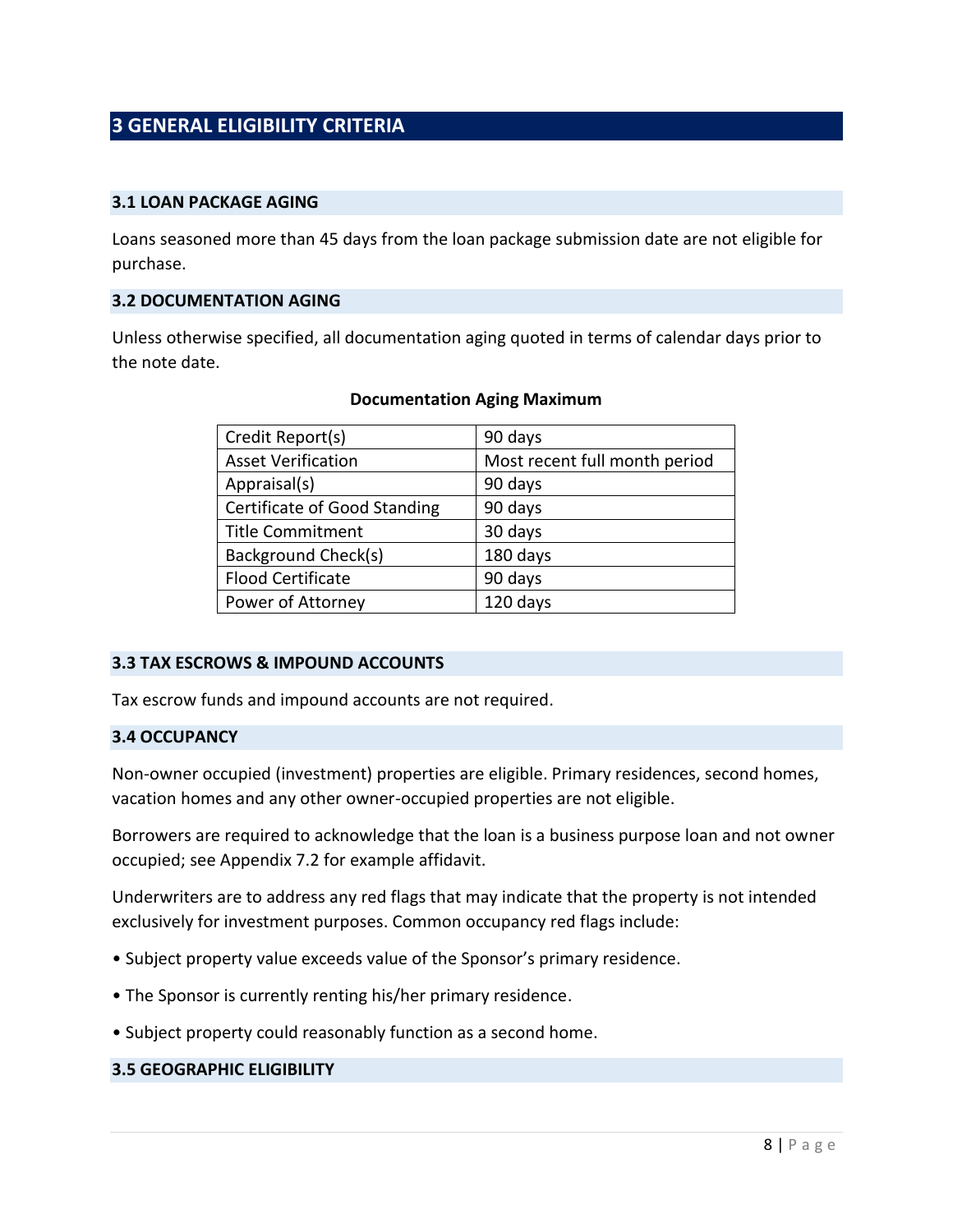#### **3.5.1 State Eligibility**

Properties located in all US States and the District of Columbia are eligible for financing. Properties located outside of the US or in US territories are not eligible.

#### **3.5.2 Population Requirement**

The subject property must be in a county where the population is greater than 75,000 and in a Core Based Statistical Areas (CBSAs) where the populations is greater than 150,000.

CBSA, county, and population statistics are determined by the United States Census Bureau. Refer to www.census.gov for more information.

#### **3.5.3 State Restrictions**

Properties located in the below states require a Minimum Credit Decision Score (see Section 3.7.2) of 660. For Renovation loans, the maximum LTC is 85% and maximum LTV is 70%. For Bridge loans, the maximum LTV is 75%:

- Connecticut
- Delaware
- Illinois
- Indiana
- Maryland
- Maine
- New Jersey
- New York
- Ohio
- Wisconsin

#### **3.6 BORROWER CRITERIA & DOCUMENTATION**

#### **3.6.1 First Time Home Buyers**

A First Time Home Buyer is a Sponsor who has had no ownership in a residence (either primary or investment) during the three-year period ending on the note date. First Time Home Buyers are not eligible for either Bridge or Renovation products.

#### **3.6.2 Vesting**

All loans must close in a business entity; no individual Borrowers are allowed. Allowable business entities include: Limited Liability Companies, General Partnerships, Limited Partnerships, and Corporations.

#### **3.6.3 Personal Guaranty**

All loans must have a personal guaranty. Personal guarantees must unconditionally guarantee to the Lender the full and prompt payments of principal, default interest, late charges, and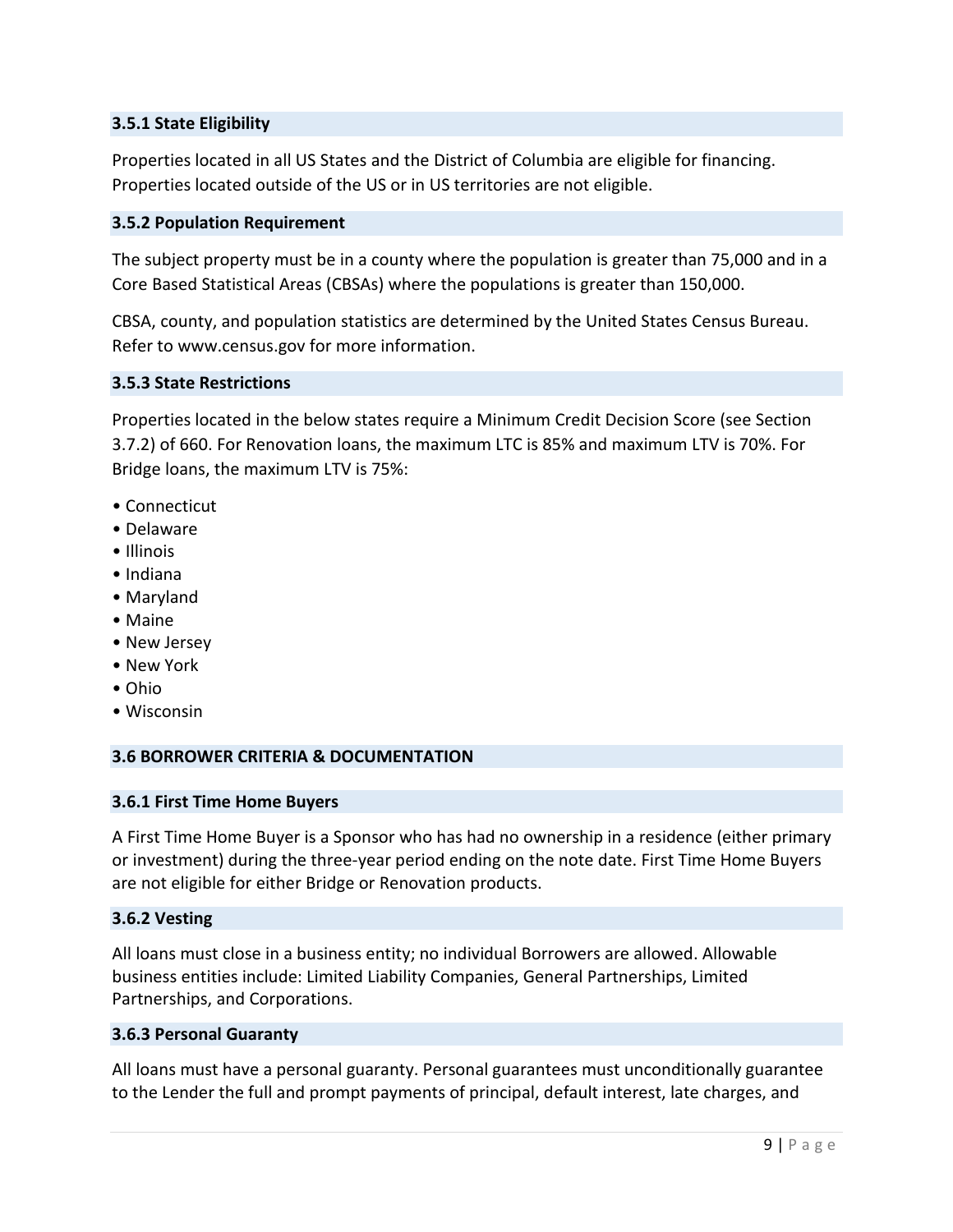other sums payable by the Borrower specified on the Note. The guarantor(s) must agree that in the event of default or breach by the Borrower that the guarantor(s) will pay the liabilities and fulfill all obligations.

Personal guarantees are required of the Sponsor and any individual with ownership interest of 25% or greater in the borrowing entity ("Guarantors"). Additionally, all loans must have guarantees from enough members such that greater than 50% ownership interest in the borrowing entity is represented.

Non-recourse and/or corporate guarantee option(s) may be available subject to approval by Management but are considered an exception to guidelines.

#### **3.6.4 Corporate Entity Documentation**

- 1. Entity-Type Specific Documents
	- a. Limited Liability Company
		- I. Articles of Organization/Certificate of Formation
		- II. Executed Operating Agreement
	- b. General Partnership
		- I. Executed Partnership Agreement

II. Statement of Partnership Authority/Statement of Partnership Existence filed with state where domiciled

- c. Limited Partnership
	- I. Certificate of Formation
	- II. Executed Partnership Agreement

III. If the General Partner of the Borrower is a limited partnership, request these documents for the GP. If that entity is also a limited partnership, request documents for that entity as well.

d. Corporation

I. Articles of Incorporation

II. Corporate By-Laws/Corporate Resolution

2. Certificate of Good Standing from the state where the entity is organized. If the business entity is operating across state lines and is required to register as a foreign entity, a Certificate of Good Standing from this state must be supplied as well. If the entity is less than 12 months old, the initial state filing(s) may be provided in lieu of the Certificate of Good Standing.

3. Tax Identification Number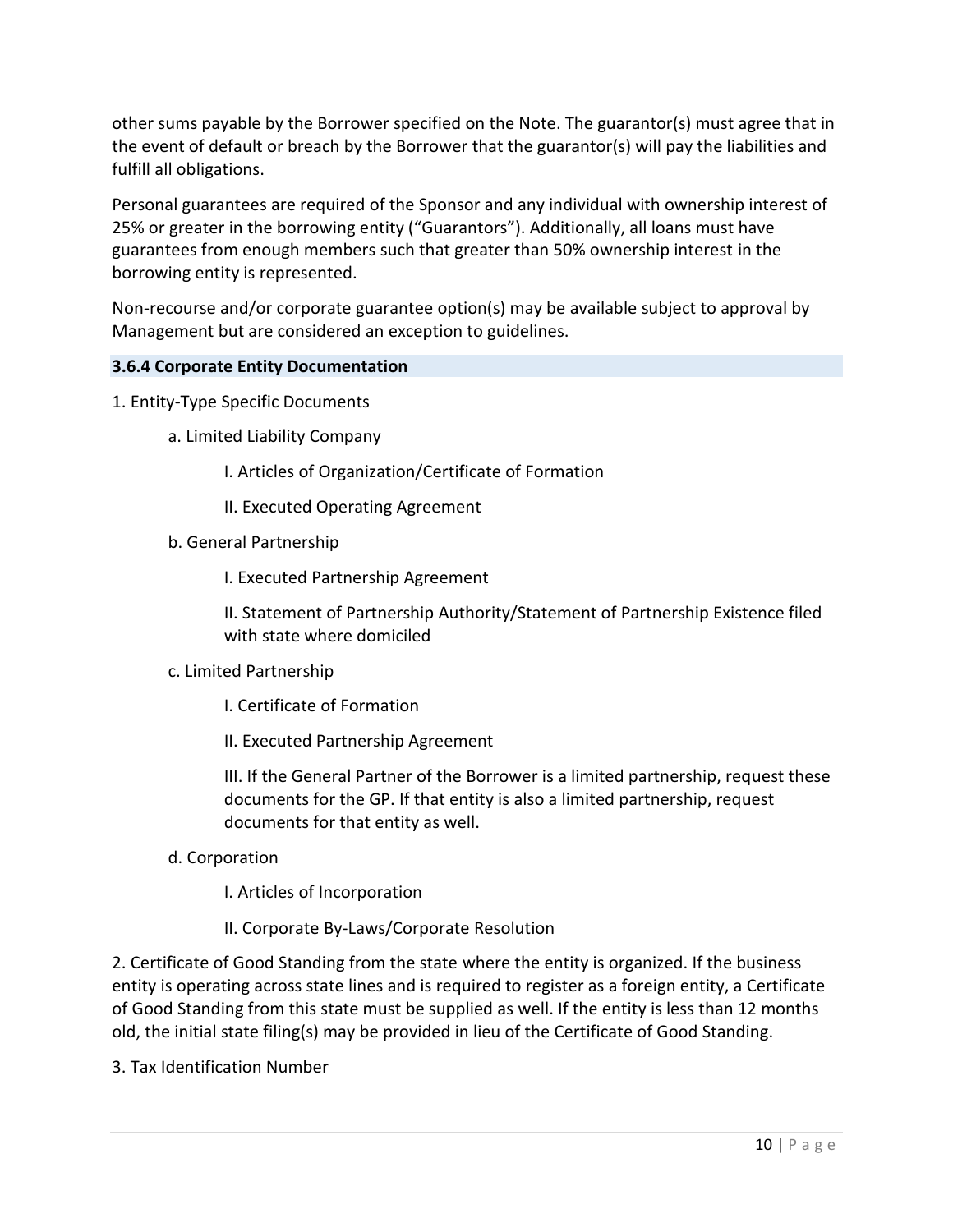4. Certificate of Authorization for the Individual executing documents on behalf of the business entity.

#### **3.6.5 Maximum Number of Borrowers**

Maximum of one Borrower (business entity) per loan.

#### **3.6.6 Eligible Guarantors**

- U.S. Citizens
- Permanent Resident Aliens
- Non-Permanent Resident Aliens that meet the following requirements:

o Have a valid Social Security Number

o Have a U.S. bank account

o Have a valid work visa that may not expire for a minimum of three years following the note date.

o File U.S. tax returns

#### **3.6.7 Maximum Exposure**

MCM Capital Solutions limits exposure to any single Guarantor to \$6,000,000 or eight active properties.

#### **3.6.8 Background Check/Fraud Report**

An electronic fraud detection report and/or background check must be obtained for all members of the borrowing entity with ownership greater than 5%. Copies of the findings reports must be provided with documentation resolving any deficiencies or red flags noted. The following checks must be supplied at minimum:

- Financial fraud
- Criminal records
- Bankruptcy records
- Liens
- Judgements
- Current property deeds
- Past property deeds
- Property foreclosures
- Property assessments
- Evictions
- Global Watch List
- U.S. business affiliations

#### **3.6.9 Driver's License**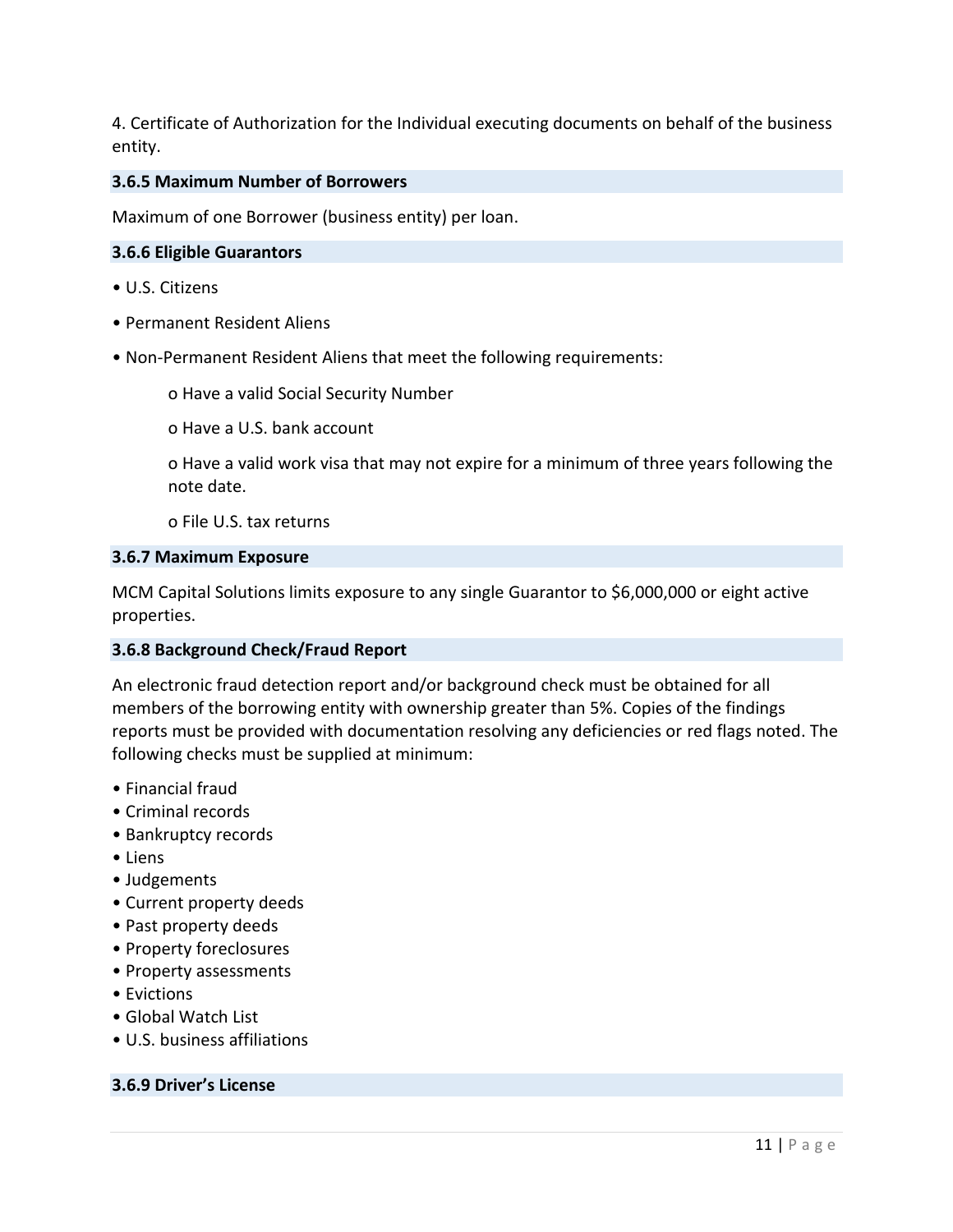Must be valid and presented for all Guarantors.

#### **3.6.10 Exclusionary Lists & Office of Foreign Assets Control Report (OFAC)**

Loan transactions are ineligible if any material parties (company or individual) to the transaction are listed on HUD's Limited Denial of Participation (LDP) list, the federal General Services Administrative (GSA) Excluded Party list or any other exclusionary list.

Office of Foreign Assets Control Reports (OFAC) must be ordered for all members of the Borrowing Entity. The OFAC Report must indicate that none of the members are on the OFAC list of Special Designated Nationals and Blocked Persons.

#### **3.6.11 Track Record Documentation**

Sponsor must provide a schedule of previous transactions, current properties owned, and any other property transactions a party to.

Experience must be verified through one or more of the following methods:

- Public tax records
- National property record databases
- Verification of property ownership/sale within federal tax documents (e.g. 1040)
- ALTA/HUD-1 Settlement Statements documenting prior transactions

#### **3.7 CREDIT**

Credit is reviewed for each Guarantor.

#### **3.7.1 Credit Decision Score**

Use the lower of two credit scores or middle of three to determine Credit Decision Score. If more than one individual's credit report is considered, use the lowest Credit Decision Score amongst all individuals. A minimum of two credit scores must be available for everyone whose credit is considered.

#### **3.7.2 Minimum Credit Decision Score**

The minimum Credit Decision Score depends on the Sponsor Experience Level. A minimum of two scores must be available for each Guarantor:

- Highly Experienced: 600
- Experienced: 600
- Limited Experience: 600
- No Experience: 660

#### **3.7.3 Credit Report**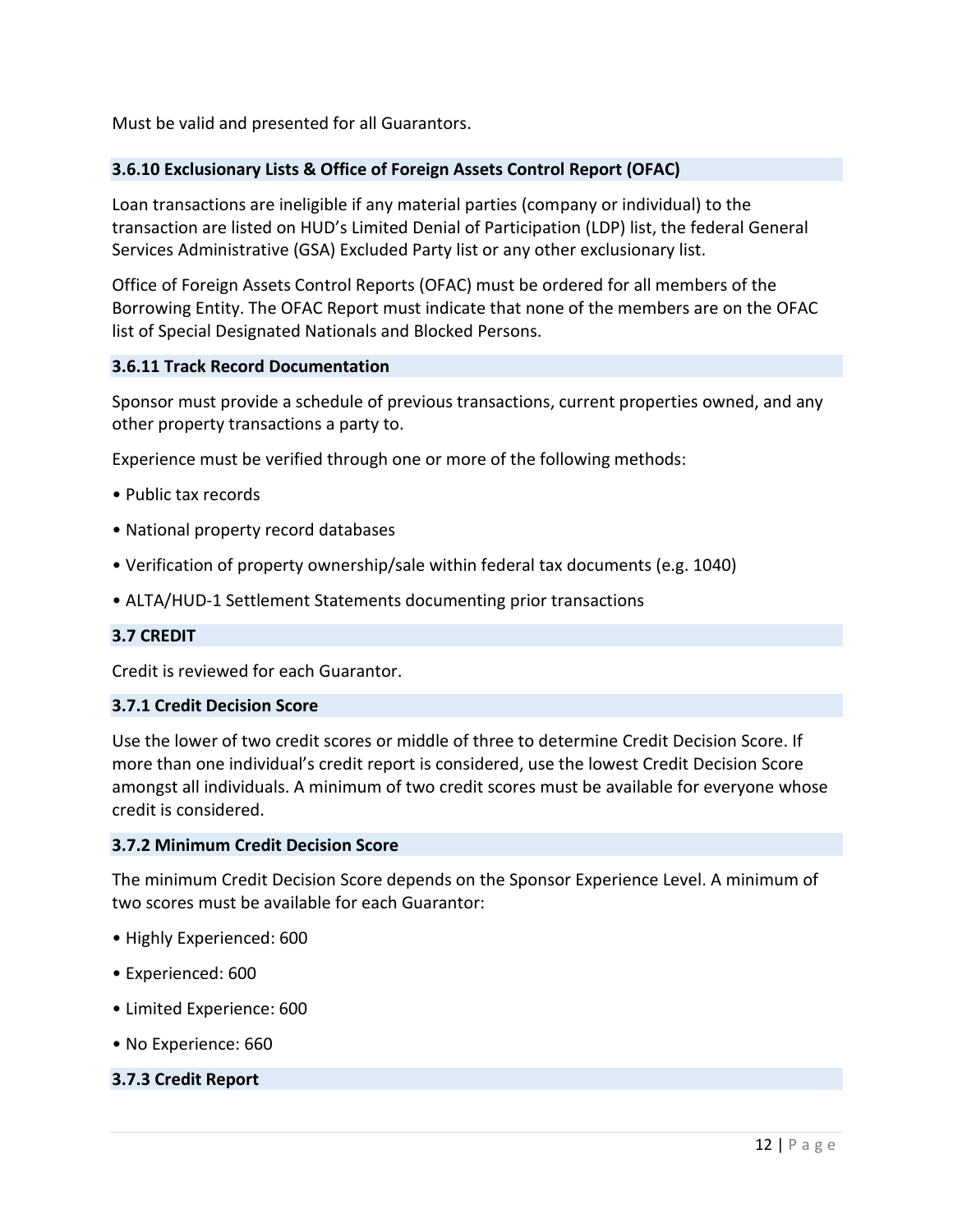A full Residential Mortgage Credit Report (RMCR) or Tri-Merged Credit Report conforming to Fannie Mae or Freddie Mac requirements must be supplied.

#### **3.7.4 Bankruptcies**

All bankruptcy seasoning should be measured by the dismissal/discharge date to the note date.

- Chapter 13: Minimum 12 months seasoning
- Other Bankruptcy: Minimum 24 months seasoning

#### **3.7.5 Foreclosures, Short Sales, And Deeds in Lieu**

No foreclosures, short sales, and/or deeds in lieu within 24 months of the note date.

#### **3.7.6 Housing Payment History**

No late payments within 12 months of the note date.

#### **3.7.7 Judgments and Liens**

Open judgements, garnishments, and all outstanding liens that are listed in the credit report should be underwritten as follows:

• Income tax liens: When the tax lien is over \$10,000 a documented payment plan is required. When under \$10,000 a letter of explanation from the borrower should be provided and considered in the underwriting decision.

- Unsecured liens under \$10,000 are permitted if the Guarantor's credit score is 660 or above.
- Liens under \$5,000 are permitted if over 3 years old and/or if there is a documented dispute

Any other judgements and/or liens that do not fit the above criteria must be paid off prior to closing. Documentation must be provided proving payment.

#### 3.7.8 Past-Due Accounts

All accounts that are reported as more than 60 days past due must be brought current or paid off at closing.

3.7.9 Consumer Credit Collections and Charge-Offs

With the below exceptions, all charge-offs and collections listed in the credit report must be paid off prior to closing and evidence of payment must be documented.

Exceptions to the above include:

- Cumulative collections and charge-offs under \$10,000
- Collections and charge-offs that have expired under the state statute of limitations on debts. Evidence of expiration must be documented.

#### **3.8 FINANCING**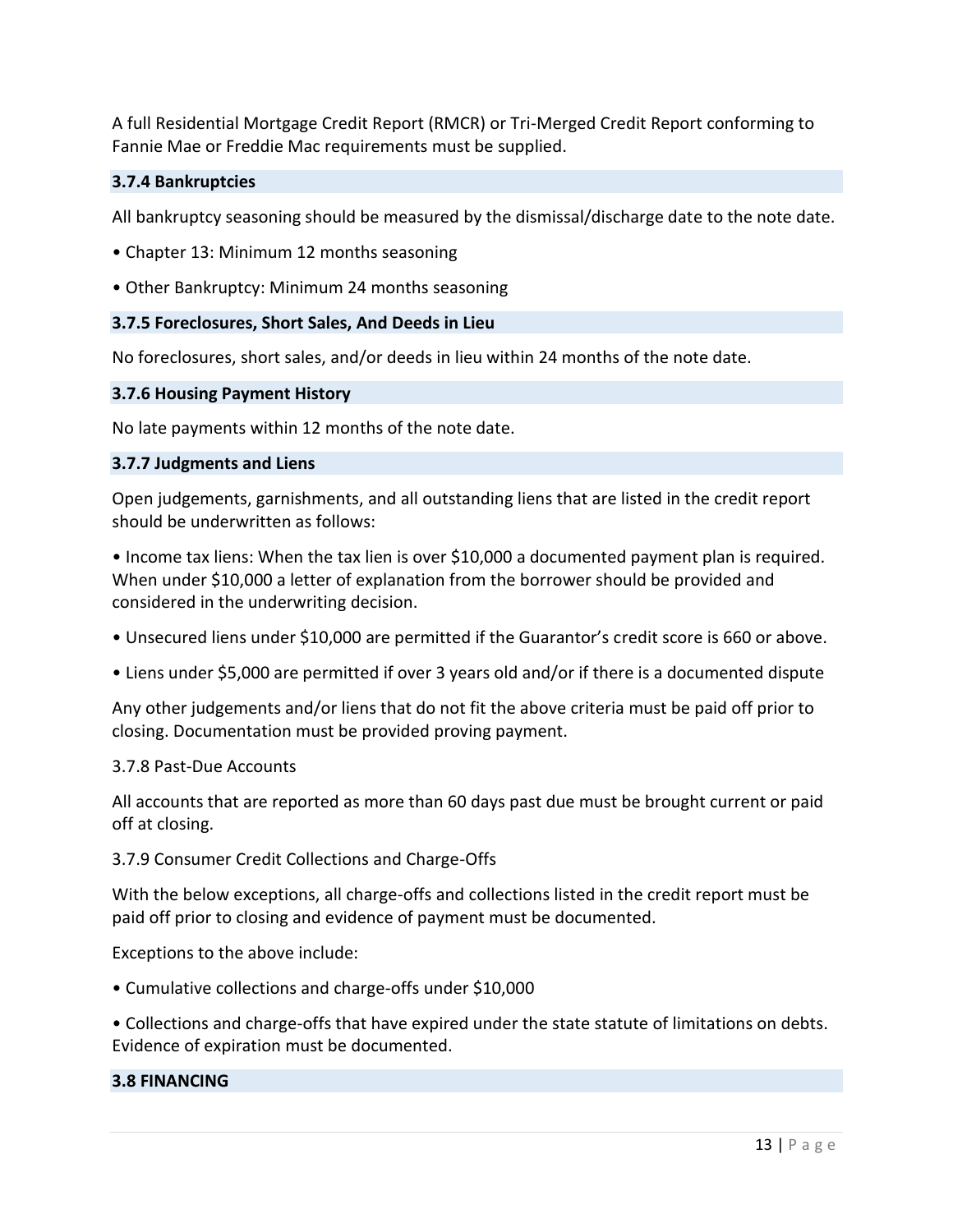#### **3.8.1 Secondary/Subordinate Financing**

If applicable, only the construction component of a Renovation Loan may be structured as a simultaneous second lien. All other secondary or subordinate debt financing is not permitted including gap funding/financing from third party investors.

#### **3.8.2 Interested Party Contributions**

Interested Parties for the transaction include the mortgage lender or their affiliates, real estate agents, and the seller of the property. Interested Party Contributions may only be used to cover closing costs or prepaid expenses and not exceed three percent of the Total Loan Amount.

All Interested Party Contributions must be properly disclosed in the sales contract and settlement statement and be compliant with applicable federal, state, and local laws. 3.9 **PROPERTY** 

#### **3.9.1 Appraisal Requirements**

All valuation reports are subject to review and approval by MCM Capital Solutions. Loans may be denied if the value(s) of the subject property reported is/are deemed to not be supported.

The following minimum appraisal requirements must be met regardless of loan size:

• A FIRREA compliant valuation method of the subject property.

Photos: Both interior and exterior color photos of the subject property must be supplied. The following photos are required at minimum:

o All sides of the subject property

- o All views or external location factors
- o All interior rooms
- o All exterior amenities (e.g. basement, garage, out buildings)
- o Any physical deterioration and recent remodeling/renovation

• Limited appraisal forms/exterior-only appraisals are not permitted.

• If a Renovation Loan, both an as-is value and an after-repair value must be supplied by the appraiser. The after-repair value should be based on the project plan and budget submitted by the Sponsor and should not consider market timing in price appreciation.

• Age: The appraisal should be dated no more than 90 days prior to the note date. After a 90 day period a new appraisal is required. Re-certification of value is not acceptable.

• Market: Appraisal must state if the subject property is in a declining, stable, or appreciating market.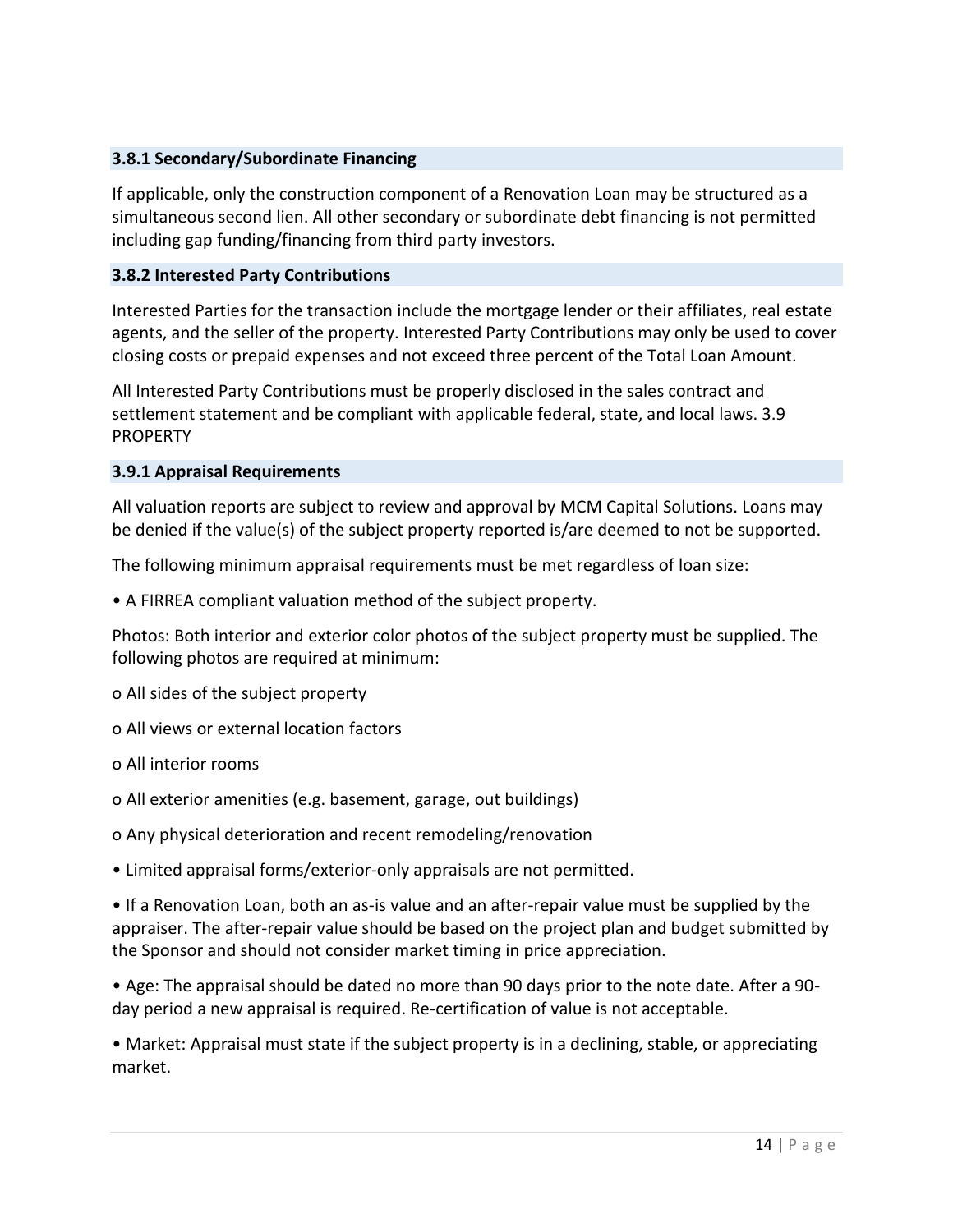• Comparable Transactions: The appraisal must include at least three comparable properties that have had closed sales and that are reflective of the subject property's as-is condition. If a Renovation Loan, an additional three closed sale transactions are required and should reflect the subject property's anticipated after-renovated physical condition.

• Comparable Transactions Sale Dates: Appraisals that include comparable sales greater than six months old as of the date of the report require explanation of use.

• Comparable Transactions Proximity: Appraisals that include comparable sales greater than two miles of the subject property require explanation of use.

The type of valuation method is dependent on the Total Loan Amount:

• When the Total Loan Amount is below \$250,000 either a full appraisal or an appraiserenhanced BPO appraisal (e.g. Clear Val) is required.

• When the Total Loan Amount is more than \$250,000 a full appraisal is required.

When the Total Loan Amount is more than \$2,000,000 two full appraisals are required.

#### **3.9.2 Personal Property**

Any personal property transferred with a property sale must be deemed to have zero transfer value, as indicated by the sales contract and the appraisal. If any value is associated with the personal property, the sales price and appraised value must be reduced by the personal property value for purposes of calculating the LTC/LTV.

#### **3.9.3 Rural Property**

Rural properties are not allowed. A property is considered rural if any of the following conditions exist:

- Appraiser classifies the property as being in a rural neighborhood and/or as a rural property
- Less than 25% of the surrounding area is developed
- The property has more than two acres
- The property is a working farm or ranch
- Any of the comparable properties are more than three miles from the subject property

#### **3.9.4 Low Liquidity Areas**

Properties located in areas with empty lots, boarded up houses, and/or unpaved roads are accepted only on a case-by-case basis. Additionally, if appraisal identifies the subject property's neighborhood as having one or more of the following neighborhood characteristics or housing trends, the loan may only be accepted by exception:

- Demand/Supply: Over supply
- Marketing Time: Over six months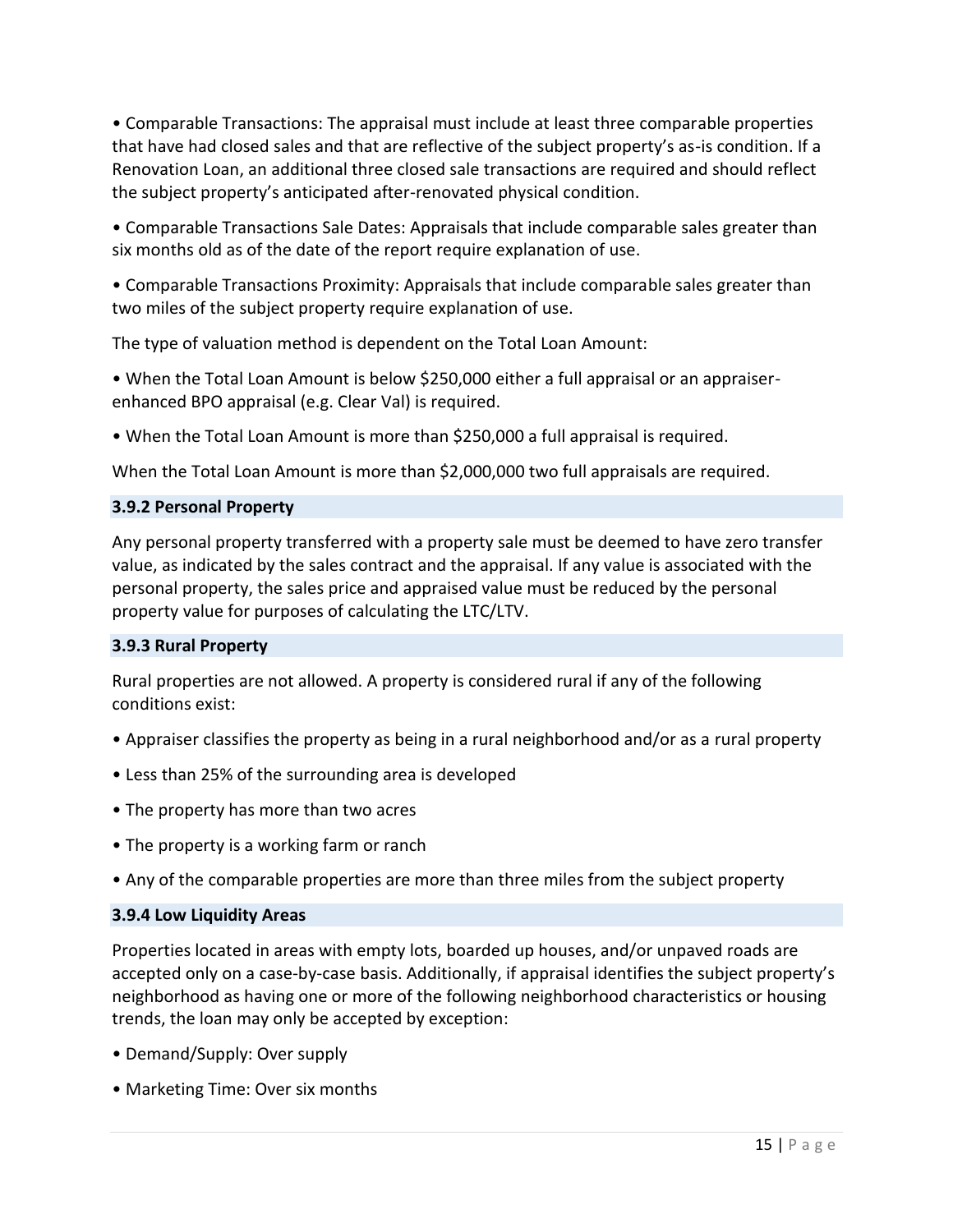• Growth: Slow

#### **3.9.5 Area Conformity Assessment**

For Bridge loans, the appraiser must note that the subject property conforms to the neighborhood; if not, the loan will be accepted only by exception.

Publicly available Zillow data at the zip code level will be used to calculate the Area Conformity Statistic (ACS; see Section 2.24 for calculation) to determine if the subject property's valuation is within a reasonable range.

The following LTC and/or LTV adjustments apply for both Bridge and Renovation Loans based on the calculated Top Tier ACS:

- Less than 150%: No reduction to maximum LTV/LTC
- Between 150% and 175%: 5% reduction to maximum LTV/LTC
- Between 175% and 225%: 10% reduction to maximum LTV/LTC
- Greater than 225%: By exception only

If the Top Tier ACS is not available, the Median ACS will be used in lieu. The following adjustments apply for both Bridge and Renovation Loans when using the Median CS:

- Less than 200%: No reduction to maximum LTV/LTC
- Between 200% and 250%: 5% reduction to maximum LTV/LTC
- Between 250% and 300%: 10% reduction to maximum LTV/LTC
- Greater than 300%: By exception only

#### **3.9.6 Declining Markets**

Publicly available Zillow data will be used in conjunction with the housing trends provided on the appraisal(s) to determine if the subject property is in a declining market. The lower of the zip code and county year-over-year Zillow Home Value Index (ZHVI) growth rate will be considered. See https://www.zillow.com/research/data/ for more details on methodology and to view the data.

For properties located in areas where the ZHVI has declined more than 5% year-over-year and/or the appraisal indicates that property values are declining in the property's neighborhood the loan is considered ineligible and would require an exception to be purchased. For properties located in areas where the ZHVI has declined between 1% and 5%, the LTV and LTC (if applicable) must be reduced by 5%.

#### **3.9.7 Cost Basis Verification**

A Sales Contract, Settlement Statement, or Proof of Purchase from Auction/Sheriff Sale is required if a portion of the loan is used to finance the purchase and/or if the subject property has been purchased within 180 days of the Note date.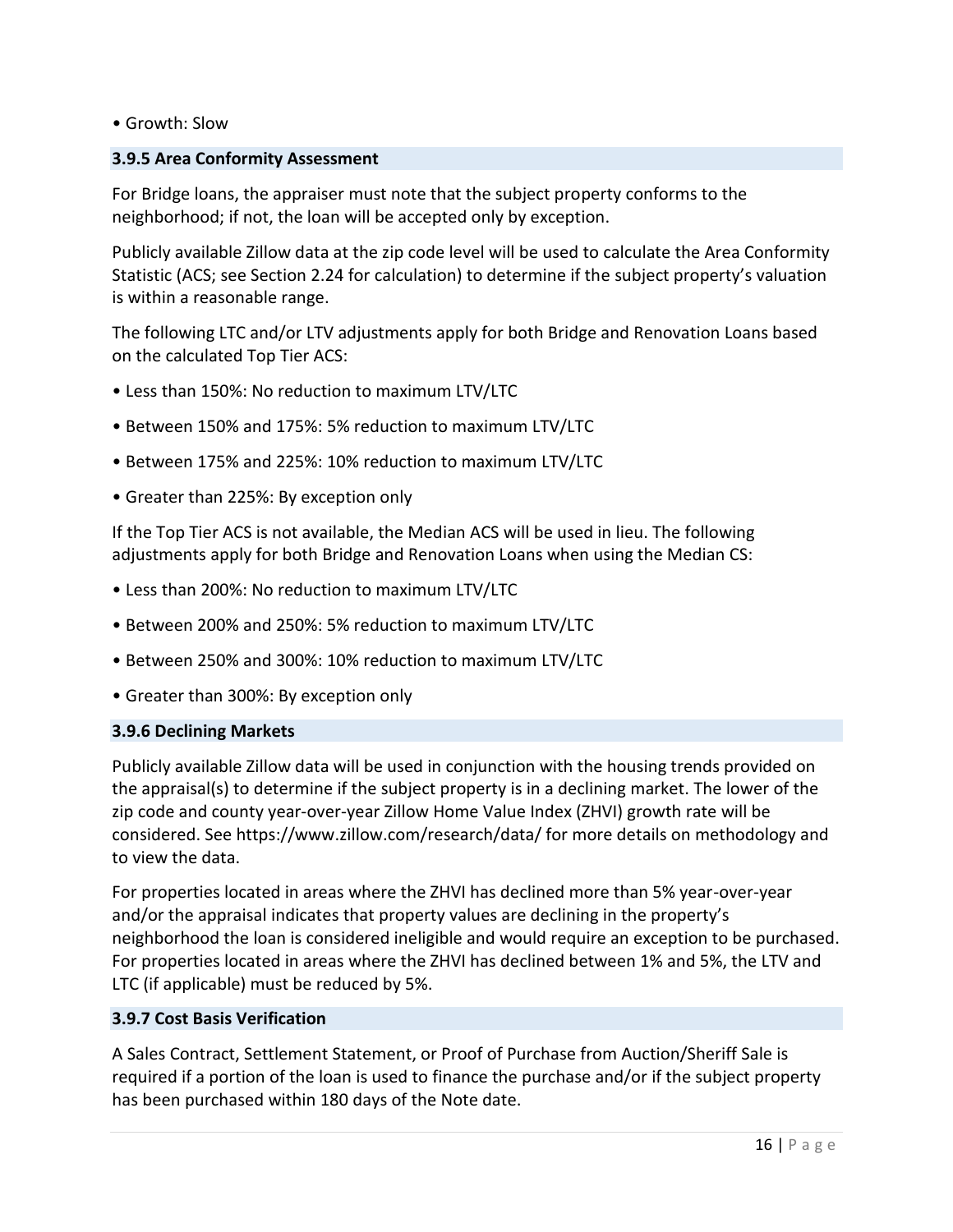#### **3.9.8 Lease Agreement**

If a lease agreement is in place on the subject property it must be supplied.

For Renovation loans, if the property is leased or occupied at the time of the appraisal and/or closing, the following are required:

- Letter of explanation as to how the tenant will be removed
- Maximum LTC / LTV is reduced by 5%
- Sponsor must be Experienced or Highly Experienced

#### **3.9.9 Eligible Property Types and Minimum Square Footage**

The following property types are permissible conditional on meeting the minimum square footage requirement:

- Single Family Residence: 700 square feet
- Townhouse: 700 square feet
- Condominium: 500 square feet
- 2-4 Units: 400 square feet per individual unit
- 3.9.10 Ineligible Properties
- Owner-occupied property
- Properties that appraise for less than \$60,000 in as-is condition
- Mixed-use
- Manufactured housing
- Mobile homes
- Modular homes
- Condotels
- Timeshares
- Unique properties
- Rural properties (see Section 3.9.3)
- Unimproved land
- Property currently in litigation
- Zoning violation
- Fractional ownership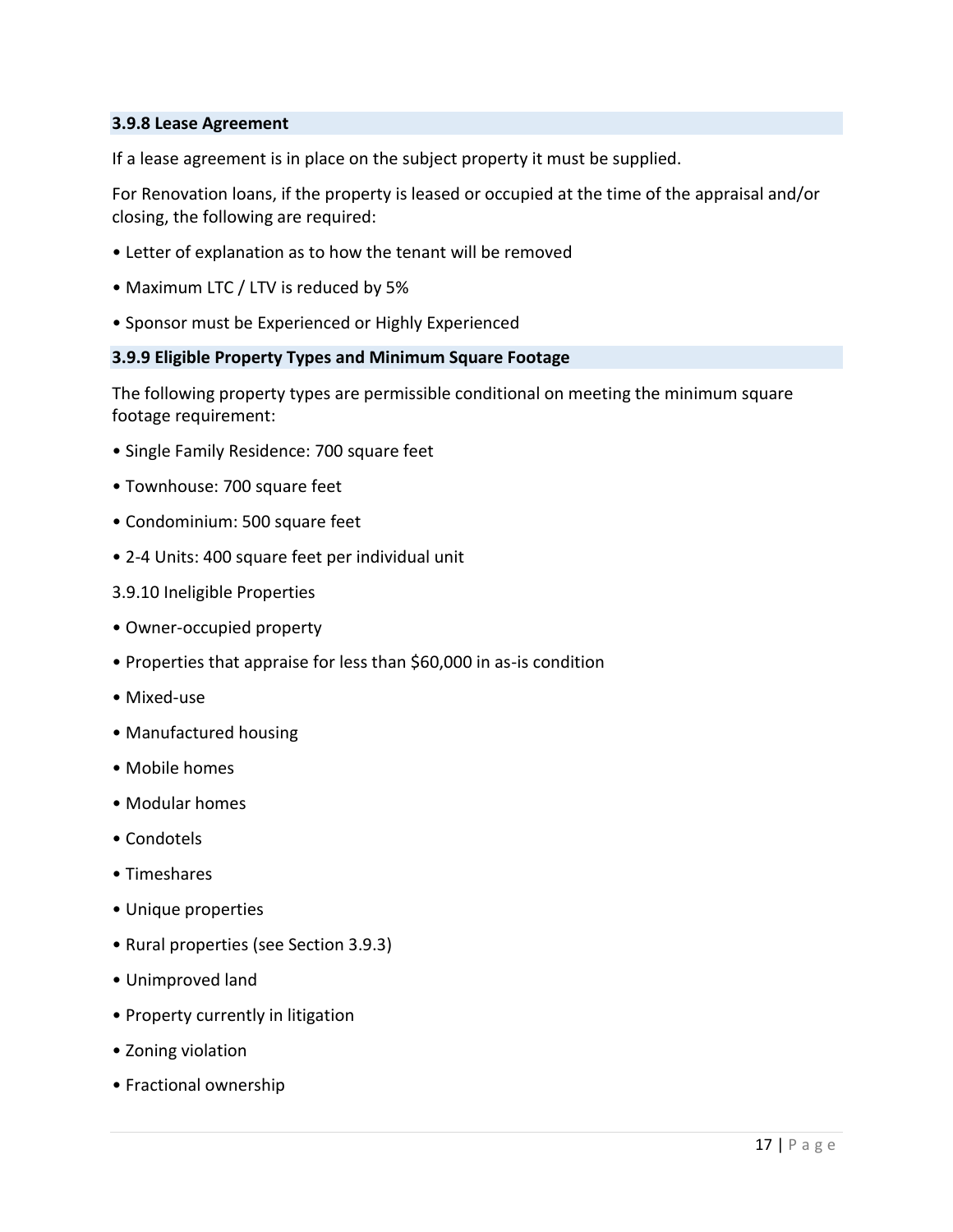- Properties encumbered by purchase option
- Kiddy condos
- Cooperatives
- Geodesic domes
- Yurts
- Berm homes/Earthships
- Properties located in Hawaii Lava Zones one or two
- Properties located on Native American Reservations
- Properties in Low Liquidity Areas (see Section 3.9.3)
- Properties in Declining Markets (see Section 3.9.6)
- Properties that do not meet the minimum square footage requirement (see Section 3.9.9)

3.9.11 Property Type Limits

The below LTC / LTV limits apply if the subject property is a condo or a 2-4 unit: Property Type LTV (Bridge) LTV (Renovation) LTC

Condo: 75 / 70 / 85

2-4 Unit: 70 / 70 / 80

## **3.9.12 Properties Located in Disaster Areas**

Sellers are responsible for identifying geographic areas impacted by disasters and taking appropriate steps to ensure the subject property has not been adversely affected. The following guidelines apply to properties located in FEMA declared disaster areas where the later of the disaster period end date and the date of the event is within 90 days of the Note date, as identified by reviewing the FEMA web site at https://www.fema.gov/disasters. In addition, when there is knowledge of an adverse event occurring near and around the subject property location, such as earthquakes, floods, tornadoes, or wildfires, additional due diligence should be used to determine if the disaster guidelines should be followed.

If the appraisal is completed prior to the disaster a second appraisal must be ordered in accordance to the requirements described in Section 3.9.1 and this updated value will be factored into the As-Is Value of the subject property. In addition, the appraiser should provide a statement indicating if the subject property is free from any damage, is in the same condition from the previous inspection, and the marketability and value remain the same. Any damages noted by the appraiser must be repaired and re-inspected prior to loan purchase.

If the property valuation is completed after the disaster the appraiser must comment on the adverse event and certify that there has been no change in the valuation. For Bridge loans, any disaster-related damages notated must be repaired and re-inspected prior to loan purchase.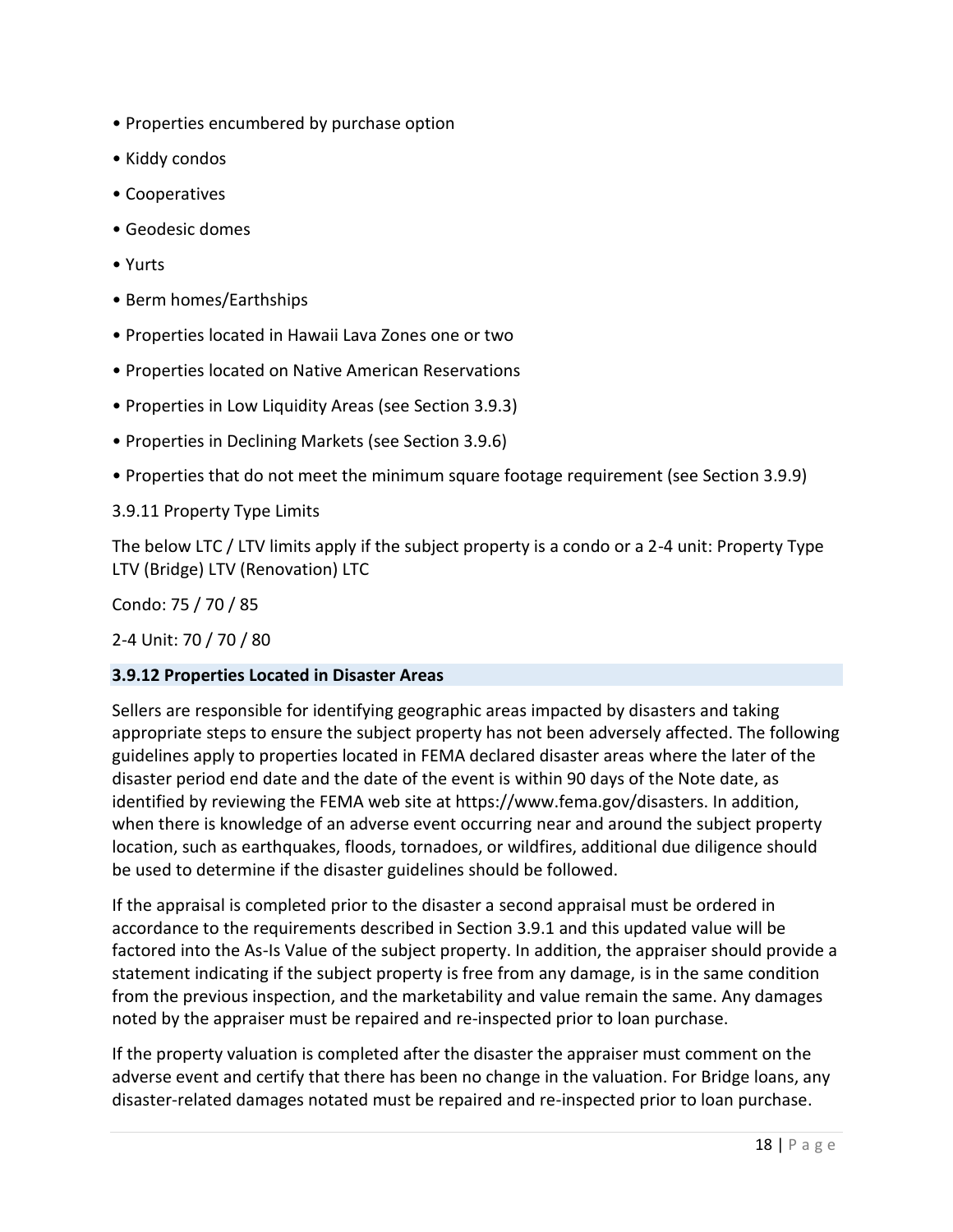#### **3.9.13 Properties Subject to Oil, Gas, Water or Mineral Rights**

Properties where the title report reflects exceptions for outstanding oil, gas, water or mineral rights are acceptable if commonly granted by private institutional mortgage investors in the area where the Mortgaged property is located, and:

• The exercise of such rights will not result in damage to the Mortgaged Property or impairment of the use or marketability of the Mortgaged Property for residential purposes and there is no right of surface or subsurface entry within 200 feet of the residential structure, or

• There are comprehensive endorsements to the title insurance policy that affirmatively insures the lender against damage or loss due to the exercise of such rights, such as but not limited to:

o Environmental Protection Lien Endorsement, and

o Restrictions, Encroachments, Minerals Endorsement without any deletions, and

o Minerals and Surface Damage Endorsement

Properties with existing wells (producing or non-producing) or active drilling to exercise any oil, gas or mineral rights may be considered on a case by case basis.

#### **3.9.14 Underground Tank**

In the event the subject property has any heating or oil tank underground confirmed, the following must be completed:

• Letter provided by environmental company documenting cleanup cost

• Remediation must be completed and documented prior to settlement

#### **3.9.15 Leasehold Properties**

Loans secured by leasehold properties are eligible on a case-by-case basis. 3.10 RESERVES

#### **3.10.1 Minimum Requirement**

The minimum reserve requirement is three months of the Qualifying Monthly Payment.

#### **3.10.2 Consideration of Assets**

The following weightings apply when considering assets towards the reserve requirement:

| Weight                                        | <b>Asset Description</b>                        |
|-----------------------------------------------|-------------------------------------------------|
| 100%                                          | Checking/ Savings/ Money Market Accounts        |
| 50%                                           | Publicly traded stocks, bonds, and mutual funds |
| 50%                                           | Annuities                                       |
| 100% if Sponsor is 60+ in age; otherwise, 50% | (IRAs), SEP, or Keogh Accounts                  |
| 50% net of any money borrowings against plan  | 401k plans                                      |
| 50% and must document rights to access funds  | <b>Trust Assets</b>                             |
| 100% of net cash to Borrower                  | Proceeds from Cash out Transaction              |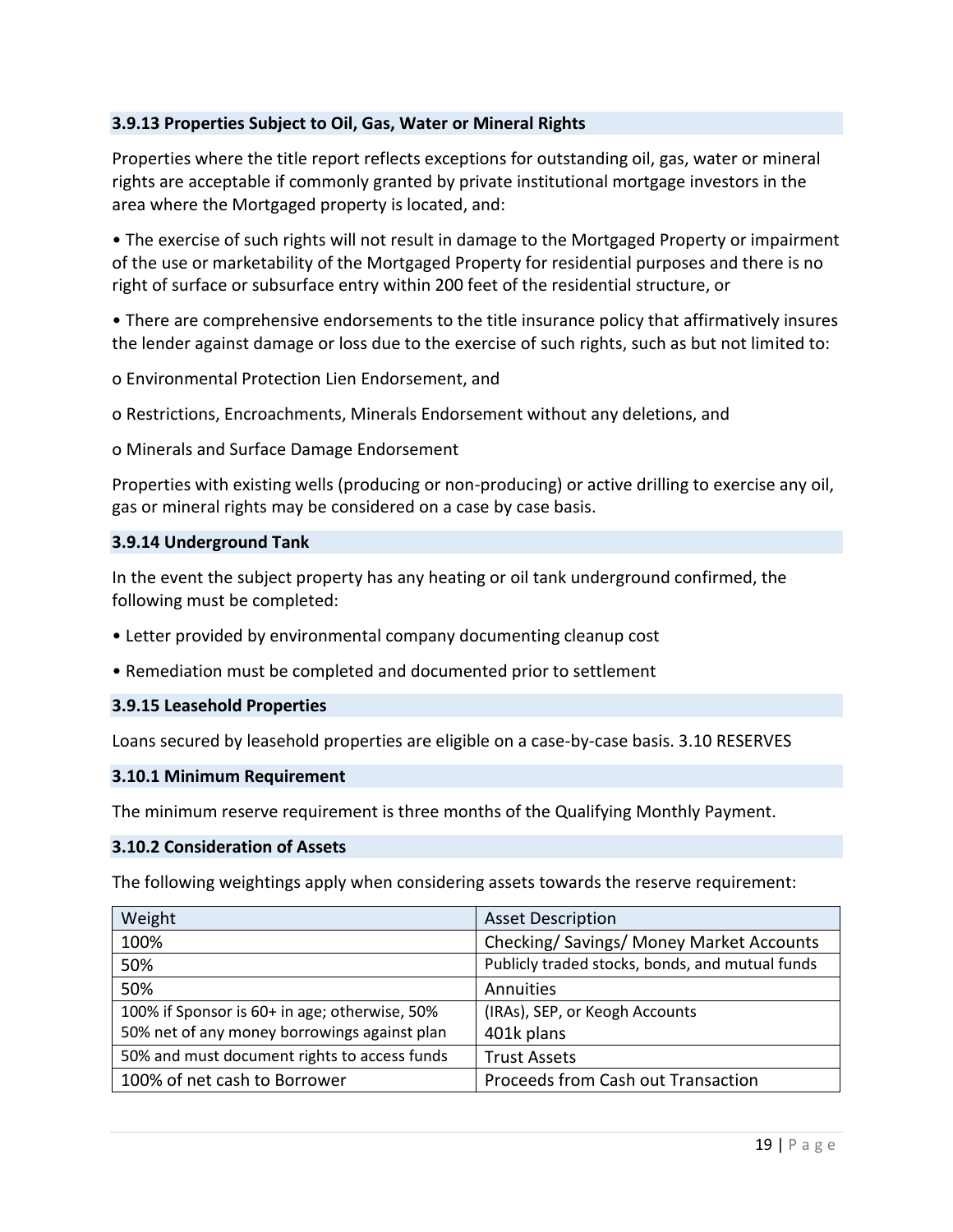#### **3.10.3 Minimum Reserve Documentation**

• Most recent one full month of personal bank statements must be provided for the Sponsor and all Guarantors whose assets are utilized to qualify.

• Most recent one full month of corporate bank statements must be provided for the Business Entity. 3.11 TRANSACTIONS

#### **3.11.1 Non-Arm's Length Transaction**

A non-arm's length transaction occurs when the Sponsor has a direct relationship or business affiliation with subject property Builder, Developer, or Seller. Examples of non-arm's length transactions include employer/employee sales and renters purchasing from their landlords.

When the property seller is a corporation, partnership or any other business entity it must be ensured that the Sponsor is not an owner of the business entity selling the property.

Generally, all non-arm's length transactions are deemed ineligible; however, on a case-by-case basis the following will be considered:

• Family sales or transfers

• Sellers or buyers representing themselves; note that commissions earned by the buyer cannot be used for down payment, closing costs, or reserves.

#### **3.11.2 Interested Party Transaction**

When the transaction involves a personal relationship or business relationship (outside of the subject transaction) between the Sponsor and an interested party to the transaction (e.g. the Mortgage Broker, Loan Officer, Real Estate Broker or Agent) the relationship must be disclosed and is subject to approval by MCM Capital Solutions. Interested Party Transactions are eligible on a case-by-case basis.

#### **3.11.3 Contract Premium and Assignment Fee**

Contract premiums and assignment fees may be included when calculating the Acquisition Value of the subject property but may not be added to the as-is value found on the appraisal. The additional restrictions also apply:

• Contract / Auction Premiums: Fees should not exceed 5% of the contract sales price; excess fees are subject to review and may not be added to the Acquisition Value.

• Assignment Fees: Fees should not exceed 10% of the sales price; excess fees are subject to review and may not be added to the Acquisition Value. Confirmation that the transaction is arms-length must also be provided.

#### **3.11.4 Purchase**

A purchase transaction is one where the proceeds from the loan are used to finance the acquisition of the subject property. Purchase transactions may include delayed financing where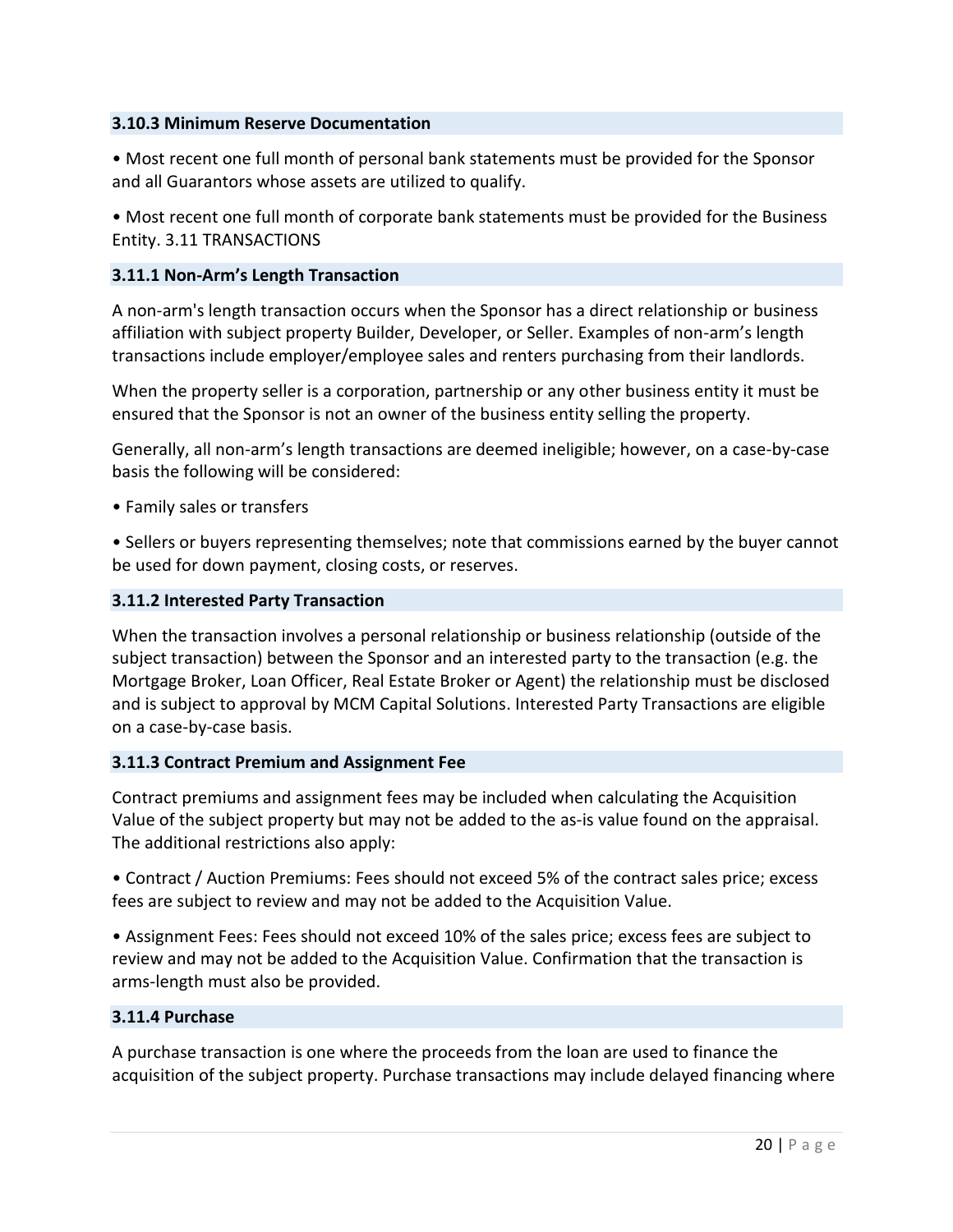the property is owned by the Borrower and the note date is within six months of the subject property's purchase date.

The following apply to the minimum purchase price:

- Single Family Residence: \$60,000
- Townhouse: \$60,000
- Condominium: \$60,000
- 2-Unit: \$100,000
- 3-Unit: \$120,000
- 4-Unit: \$140,000

#### **3.11.5 Rate/Term Refinance**

A rate/term transaction is one where the proceeds from the loan are used to pay off any first mortgage loan or subordinate loan where the subject property is used as collateral. Net proceeds (i.e. cash back) to Borrower are not to exceed the lesser of 10% of the loan amount or \$15,000.

#### **3.11.6 Cash-Out Refinance**

A cash-out transaction is one where the Borrower receives cash as part of the net proceeds more than the maximum allowed for a rate/term refinance transaction (Section 3.11.5). Cashout proceeds must be for business purposes. Cash-out transactions are subject to the following Cash-Out Seasoning restrictions when calculating As-Is Value:

• More than 12 months: No additional restrictions to calculating As-Is Value: the appraised value may be used

• Between 3 and 12 months: The As-Is Value may not exceed the Acquisition Value plus documented improvements

• Less than 3 months: Not eligible

The maximum net cash proceeds to the Borrower may not exceed the lesser of \$500,000 and 30% of the As-Is Value of the subject property.

## **4 PROGRAM SPECIFIC ELIGIBILITY CRITERIA**

#### **4.1 RENOVATION PRODUCTS**

#### **4.1.1 Consideration of Soft Costs in Total Loan Amount**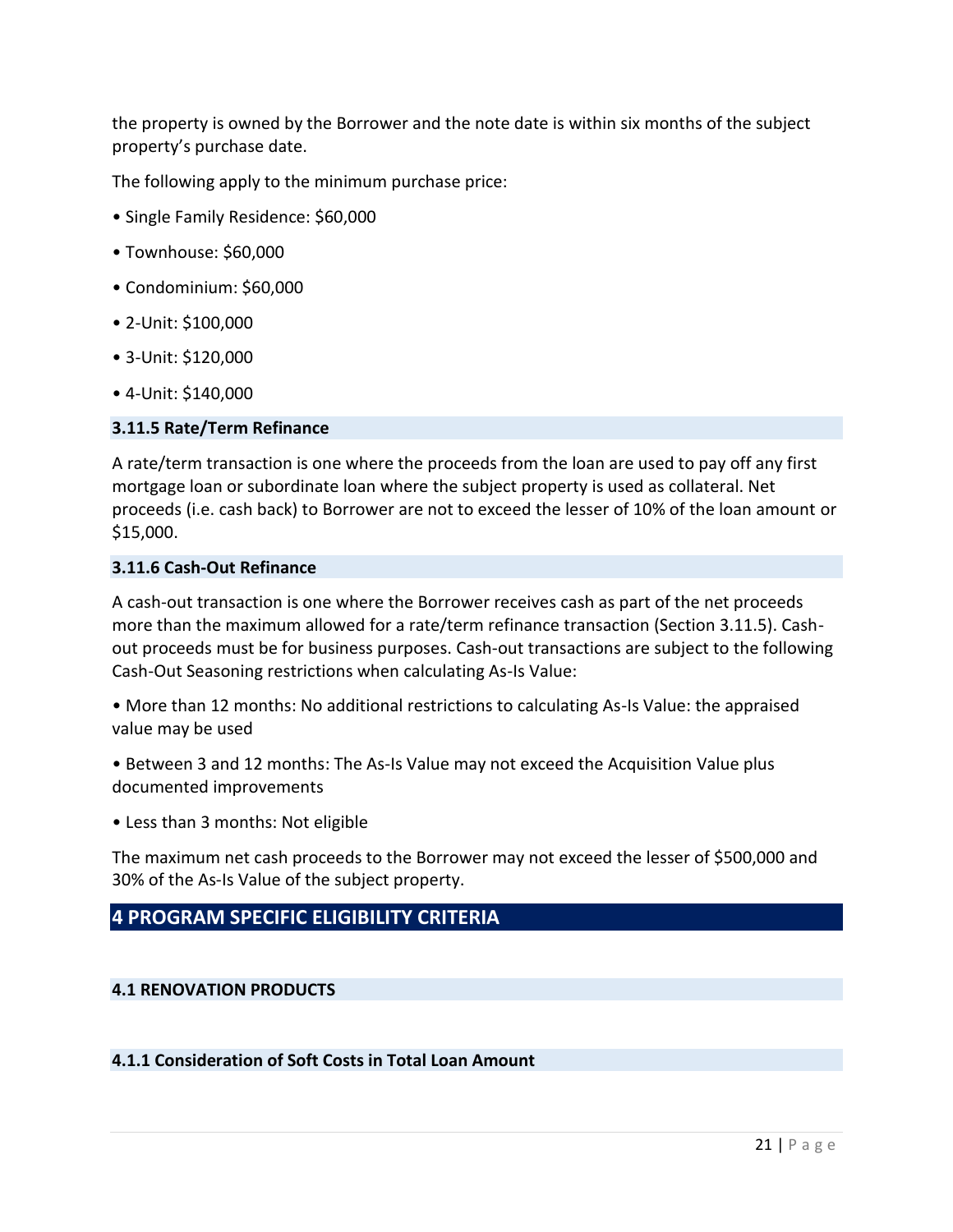Value-Added Soft Costs may be included in the Total Loan Amount. Other Soft Costs may be included in the Total Loan Amount on an exception basis only.

## **4.1.2 Renovation Budget and Timeline**

A Renovation Budget must be supplied from a general contractor, or if the Sponsor is not using a general contractor, an itemized estimate of costs must be supplied along with quotes from the subcontractors the Sponsor intends to use. The Budget should also include the expected Timeline with milestones for each stage of the renovation.

The Budget and Timeline should be evaluated for reasonableness based on the size of the subject property, cost per square foot, geographic location, and scope of renovation. The milestones set on the Timeline should include an estimate of the dollar amount required to fulfill and target date.

## **4.1.3 Feasibility Analysis**

For Large Renovation Size projects, for projects where the Direct Construction Costs exceed \$250,000, for projects where there is a change in property usage (e.g. condo conversion), and for projects where there is an addition of square footage a third-party feasibility analysis is required.

The feasibility analysis shall consist of a detailed review of the renovation plan including:

- 1. Budget Review
- a. Regional costing acceptability
- b. Line item cost verification
- c. Missing items on budget
- d. Sufficient contingency funds
- 2. Plans/Specifications
- a. Renovation timeline
- b. Permit requirements
- c. Zoning requirements and limitations
- d. Health and safety concerns

For all Renovation loans, underwriters should also analyze the feasibility of the project in accordance to the above-listed specifications and provide sign-off.

#### **4.1.4 Holdback of Funds**

All Renovation Costs must be held back and disbursed only as milestones found in the Renovation Budget and Timeline (Section 4.1.2) are achieved: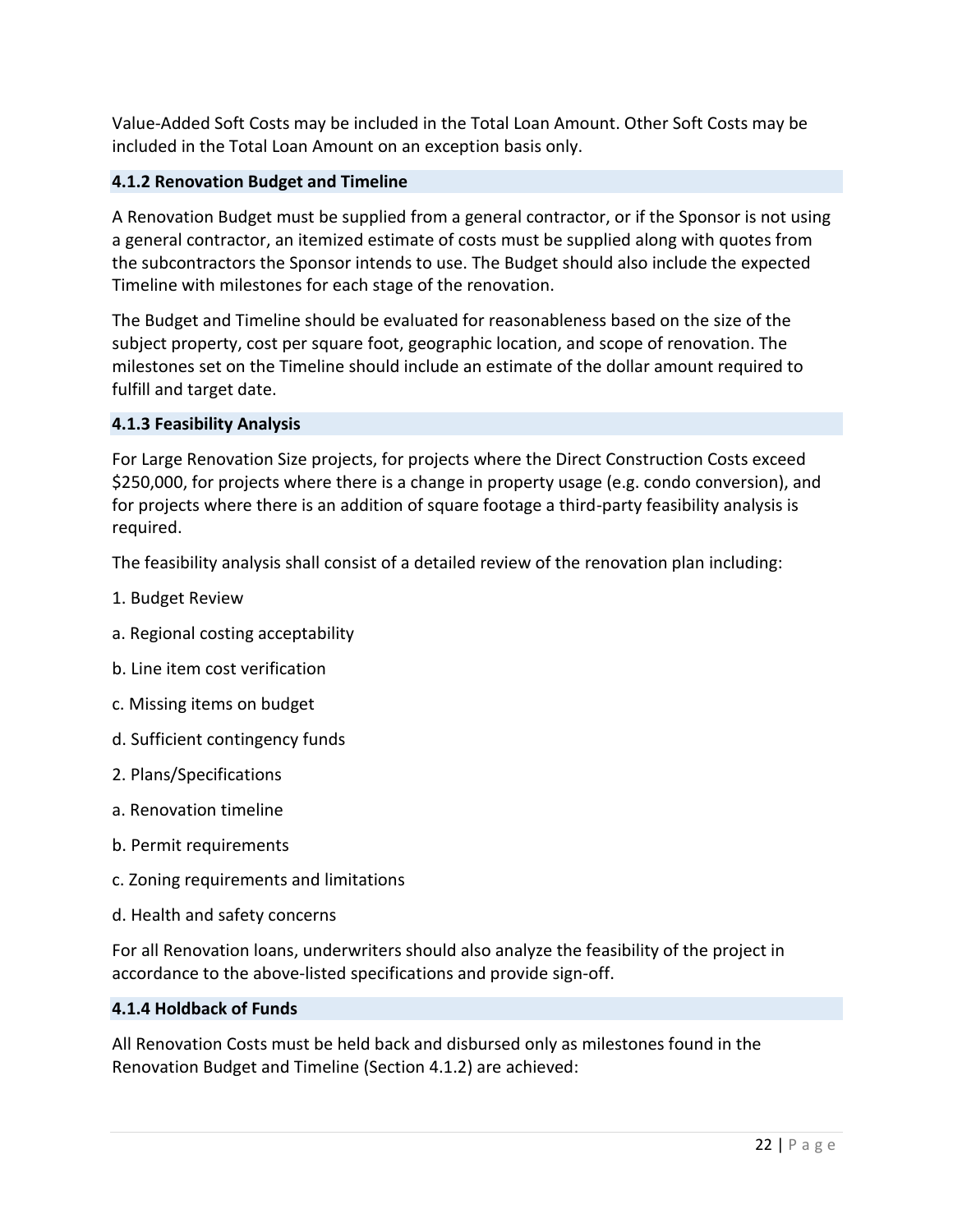• For Value-Added Soft Costs: the applicable invoices must be provided prior to advancing funds.

• For Direct Construction Costs: funds are advanced after Renovation Inspections (described in Section 4.1.5) deem work to have been completed. No funds will be advanced until all permits required for renovation have been acquired.

Advances made on Renovation Costs at closing or otherwise contrary to the previously described requirements are by exception only.

## **4.1.5 Loan Structure & Interest Accrual Style Restrictions**

No Experience Sponsors are only eligible for loans where interest accrues on the Total Loan Amount. Additionally, when the Total Loan Amount is below \$250,000 or the Direct Construction Costs are below \$30,000, the loan must accrue interest on the Total Loan Amount.

## **4.1.6 Renovation Disbursement Style, Inspection & Oversight**

Disbursement of holdback funds are to be made on a Reimbursement basis (see Section 2.16 for definition). Advance disbursement styles may be granted on an exception basis and depend on:

- Borrower experience
- Credit history
- Borrower track record with lender

A third-party inspection is required before any funds allocated for the Direct Construction Costs are advanced. Sponsors can request a drawdown upon completion of a draw request form detailing the work, which will be disbursed based on the percentage of work determined to be completed. A draw request must be accompanied by acceptable documentation of lien waivers from the general contractor and/or major subcontractors. Additionally, signed invoices and/or receipts must be provided as proof of payment for items that were not purchased by the general contractor/subcontractors.

## **4.1.7 Maximum Number of Draws**

Sponsors will be limited to the greater of three draws and one draw per \$30,000 of Direct Construction Costs.

## **4.1.8 General Contractor Requirements**

All No Experience Sponsors must utilize a licensed general contractor when the loan qualifies under a Renovation Program. The general contractor must provide proof of being licensed and registered per applicable state and municipality standards.

For Moderate and Large Renovation Size projects, for projects where there is a change of usage, and/or for projects when additional square footage is planned the Sponsor(s) may not act as its own general contractor unless licensed and registered per applicable state and municipality standards.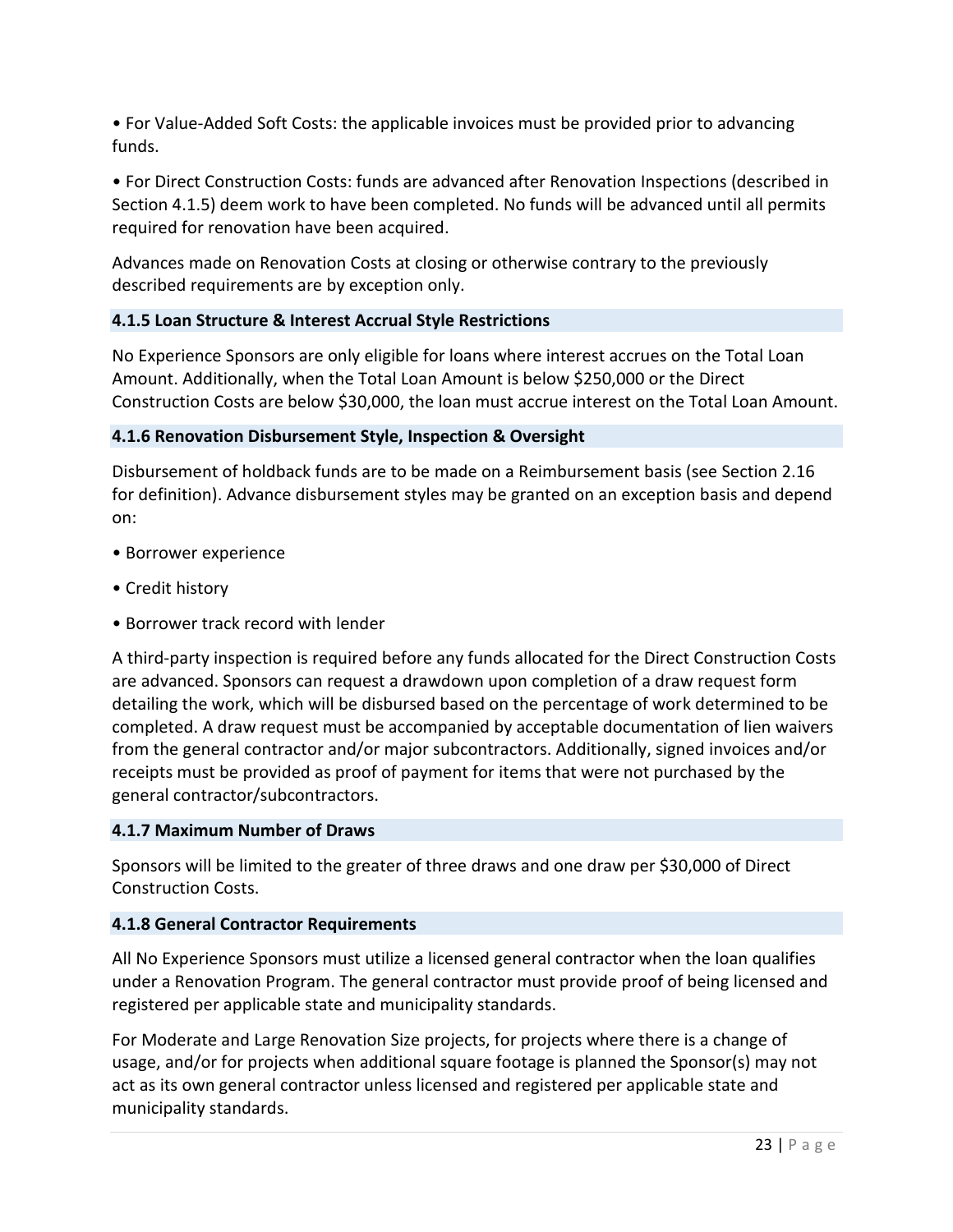When a general contractor is required the following documents must be supplied prior to the first draw:

• General Liability Insurance: \$500,000 minimum coverage per occurrence. Premises liability is acceptable; however, only personal liability is not acceptable.

• Workers Compensation Insurance: If general contractor employs one or more employees other than his/herself, \$1,000,000 minimum coverage per accident (subject to state statutory limits).

• Builders Risk Insurance: Coverage in an amount equal to the full replacement cost for the home. The insurance must have a deductible less than \$5,000 and include ordinance and law coverage. If the existing property insurance covers the property while under renovation, additional builder's risk insurance is not required.

• Lien Waivers, including for major subcontractors.

• A General Contractor Profile: This review should be ordered by a third-party service provider and should include the following information on the general contractor:

o Years of experience

o Current license status

o Current insurance status

o Credit review with emphasis on whether the general contractor has any liens or judgments outstanding

o Prior subcontractor/vendor verification of timely payment

o OFAC Check / Patriot Act / Terror Watch List

#### **4.1.9 Leased/Occupied Properties**

If the property is leased and/or occupied at the time of the appraisal and/or closing, the following conditions are required for the loan to be eligible:

- Renovations of the property must be done in accordance to applicable state tenant laws
- Sponsor must be Experienced
- Estoppel agreement must be provided detailing removal of tenant and timeline

• Renovations may not affect the safety and habitability of the property if the property remains inhabited during renovations. Additionally, if inhabited during renovations, the maximum LTC and LTV must both be reduced by 5%.

#### **4.1.10 Final Draw Requirements**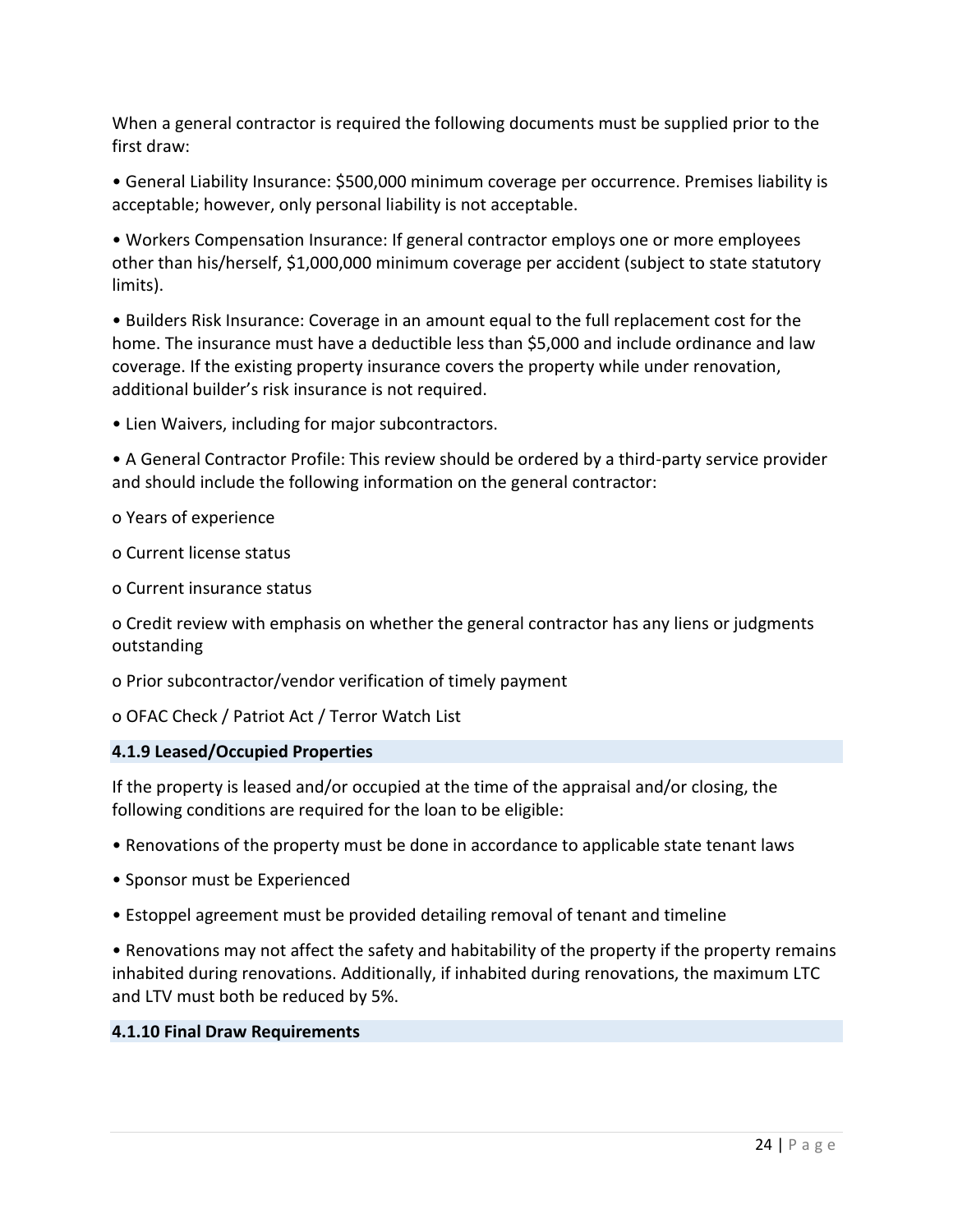Prior to the final draw, Certificate of Occupancy and proof that all permits are closed in the subject property's locality must be provided. Until these documents are provided, 10% of the renovations funds should be held back.

## **4.1.11 Conditions Precedent to Advancing Renovation Funds**

The Borrower must be made aware that the following conditions must hold true prior to disbursement of held back renovation funds:

1. No Event of Default has occurred

2. Each representation and warranty in the Loan Documents continue to be true

3. Proof Borrower has satisfied all the below conditions:

a. Receipt by Lender of availability to the property of all public utility services and facilities when needed for construction and for use, occupancy and operations of Improvements

b. Receipt by Lender that Borrower has complied with all covenants, conditions, restrictions and reservations affecting the property and the property is zoned for intended use, and all zoning, subdivision, environmental approvals, permits, and maps have been obtained

c. Receipt and approval by Lender of all building and other permits in accordance with the plans approved by Planning Department, Building and Safety Department or such local government authority

d. Receipt by lender of performance, material and labor bonds, if applicable

e. Signed Owner's Sworn Statement and Request for Advance

f. Receipt and approval by Lender of site plan

g. Receipt and approval by Lender of vendor invoices and lien releases

h. Delivery of all subcontracts to Lender

i. Receipt by Lender of any documents it may reasonably request, but not limited to vendor invoices establishing work performed

j. The improvements, to extent constructed nor any part of the Property have been materially damaged, destroyed, condemned or threatened with condemnation

k. No Order of Notices have been made or received from any governmental agency that reflects work of construction is in violation of any law

l. Any subcontracts not previously approved by Lender must be submitted and approved

m. Written approval by inspection agent

n. Title date down is applied as applicable

o. All general contractor requirements are fulfilled as applicable (Section 4.1.8)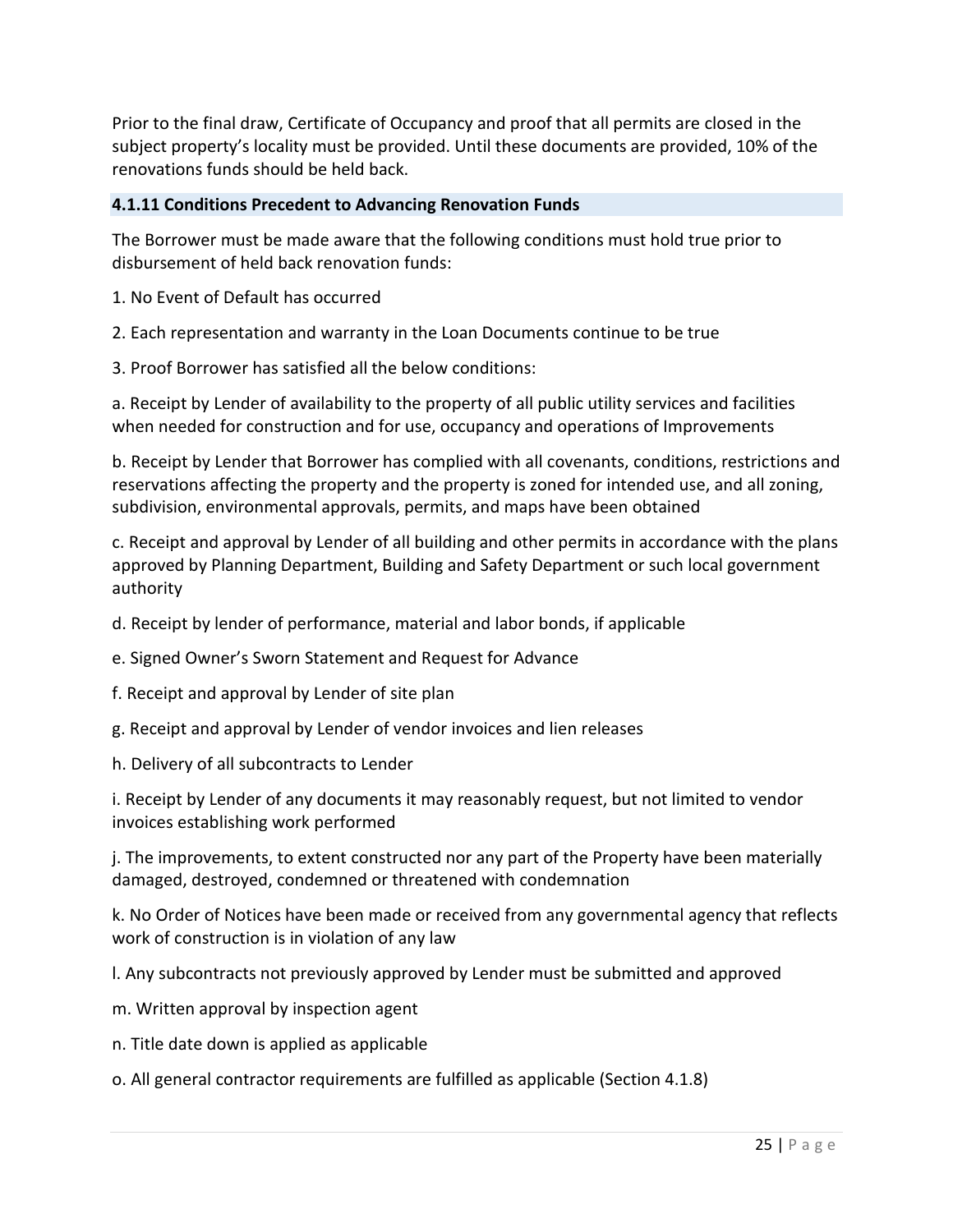p. Prior to the final draw, Certificate of Occupancy and proof that all permits are closed in the subject property's locality must be provided 4.2 BRIDGE PRODUCTS

#### **4.2.1 DSCR Adjustments**

DSCR adjustments only apply to refinance transactions (both rate/term and cash-out), not purchase. The following adjustments apply:

- No lease in place: Reduce maximum LTV by 5%
- DSCR less than 1.0x: Reduce maximum LTV by 5%

#### **4.2.2 Property Condition & Deferred Maintenance**

The property must be in C4 or better condition as deemed by the appraisal. Uninhabited properties may have deferred maintenance with safety and habitability issues. Inhabited properties with safety or habitability issues must be cured prior to close.

The appraiser's cost-to-repair value will be used to determine the amount of deferred maintenance of the subject property. The maximum deferred maintenance allowed for a Bridge loan is \$50,000. Additionally, all deferred maintenance is subject to the below LTV restrictions, measured as a percentage of the As-Is Value of the property. One-and-a-half times (1.5x) the amount of the deferred maintenance must be collected at close in an escrow account or held back by the Lender. Funds are to be released upon inspection by a third-party inspection company and approval by the Lender / Draw Manager after all deferred maintenance is cured.

## **5 LOAN FILE DOCUMENTATION**

#### **5.1 SIGNATURE REQUIREMENTS**

The following signature requirements apply:

• Personal Guaranty(ees): Completed by Guarantor(s)

• Note, Security Instruments, and all Riders: Completed by the Guarantor(s) and/or authorized member(s) of the borrowing entity that can legally sign and bind entity.

#### **5.2 NOTARY REQUIREMENTS**

Where applicable, notary signature must be on the line provided for the notary. The notary must comply with all applicable state requirements and the notary license must be current. The notary seal must be prominently displayed, and the expiration date must be visible. The notary stamp must be legible. If state law does not require a seal, an attorney opinion will be accepted in lieu of a seal.

#### **5.3 DOCUMENT ACCURACY, CORRECTIONS, AND MODIFICATIONS**

All closing documents must be error-free and must be signed and/or notarized on or after the date thereof. Minor corrections may be permitted if completed as strikeovers that are clear,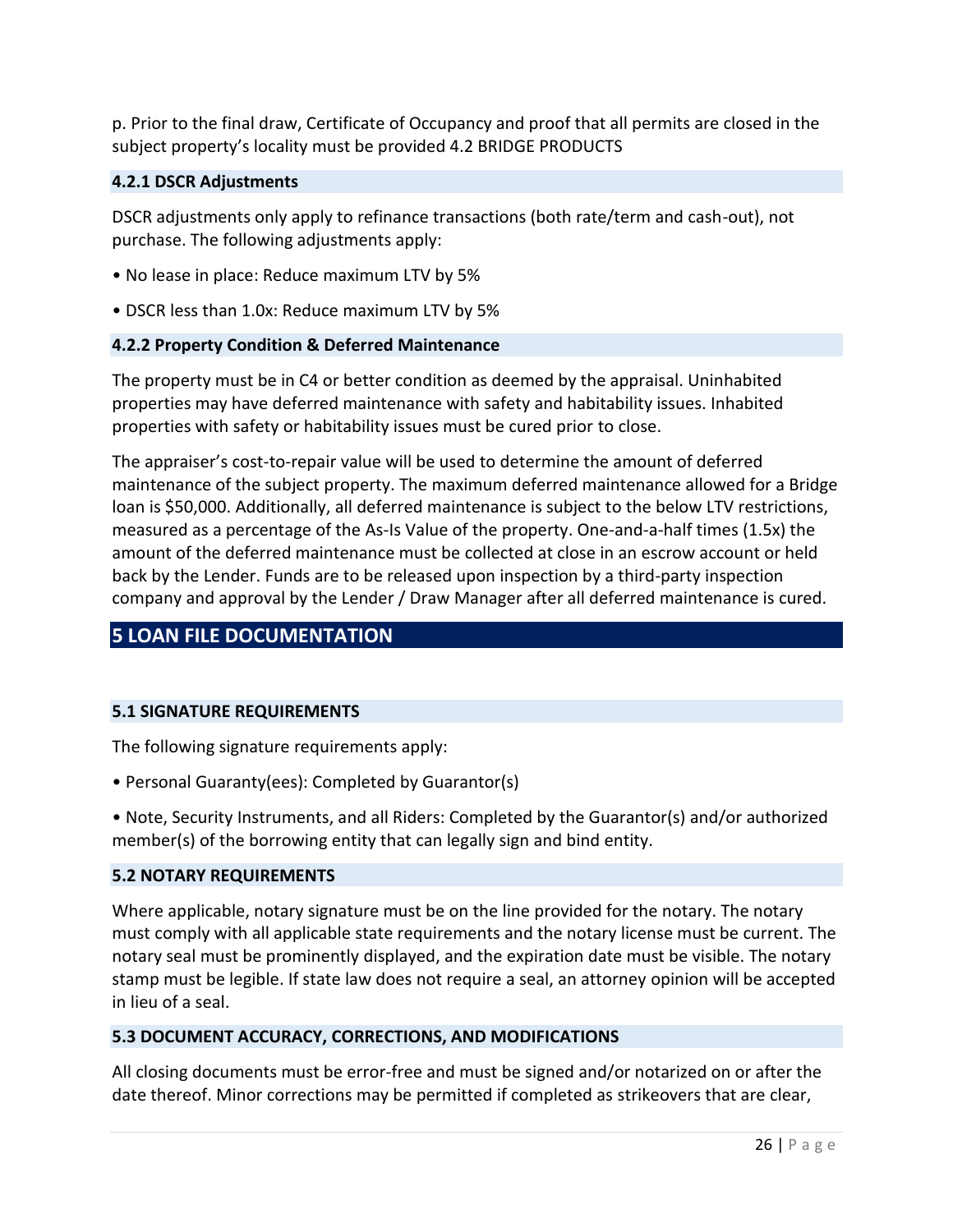legible, and initialed by the Guarantor(s)/Authorized Signatory. White-outs, erasures, and blanket change authorization are not permitted.

## **5.4 UNDERWRITING PACKAGE: MINIMUM DOCUMENT CHECKLIST**

#### *5.4.1 Legal Documents*

- 1. Original Note
- 2. Settlement Statement
- 3. Security Instruments
- 4. Assignment of Leases and Rents (if applicable)
- 5. Title Insurance & Closing Protection Letter
- 6. Personal Guaranty Form
- 7. Spousal Consent to Pledge (if applicable)
- 8. Equity Pledge of the borrowing entity
- 9. Business Purpose and Non-Owner Occupancy Certification
- 10. Hazard Insurance
- 11. Environmental Indemnity Agreement
- 12. Errors and Omissions Coverage Form
- 13. Construction Reserve/Escrow Addendum (if applicable)
- 14. Draw Requirements Addendum (if applicable)
- 15. General Contractor General Liability Insurance (if applicable)
- 16. General Contractor License (if applicable)
- 17. Workers Compensation Insurance (if applicable)
- 18. Flood Insurance (if applicable)
- 19. Property-type Specific Riders (if applicable):
- a. PUD Rider
- b. Condo Rider
- 20. Power of Attorney Forms (if applicable)

## *5.4.2 Guarantor Documentation*

- 1. Background Check
- 2. Fraud Report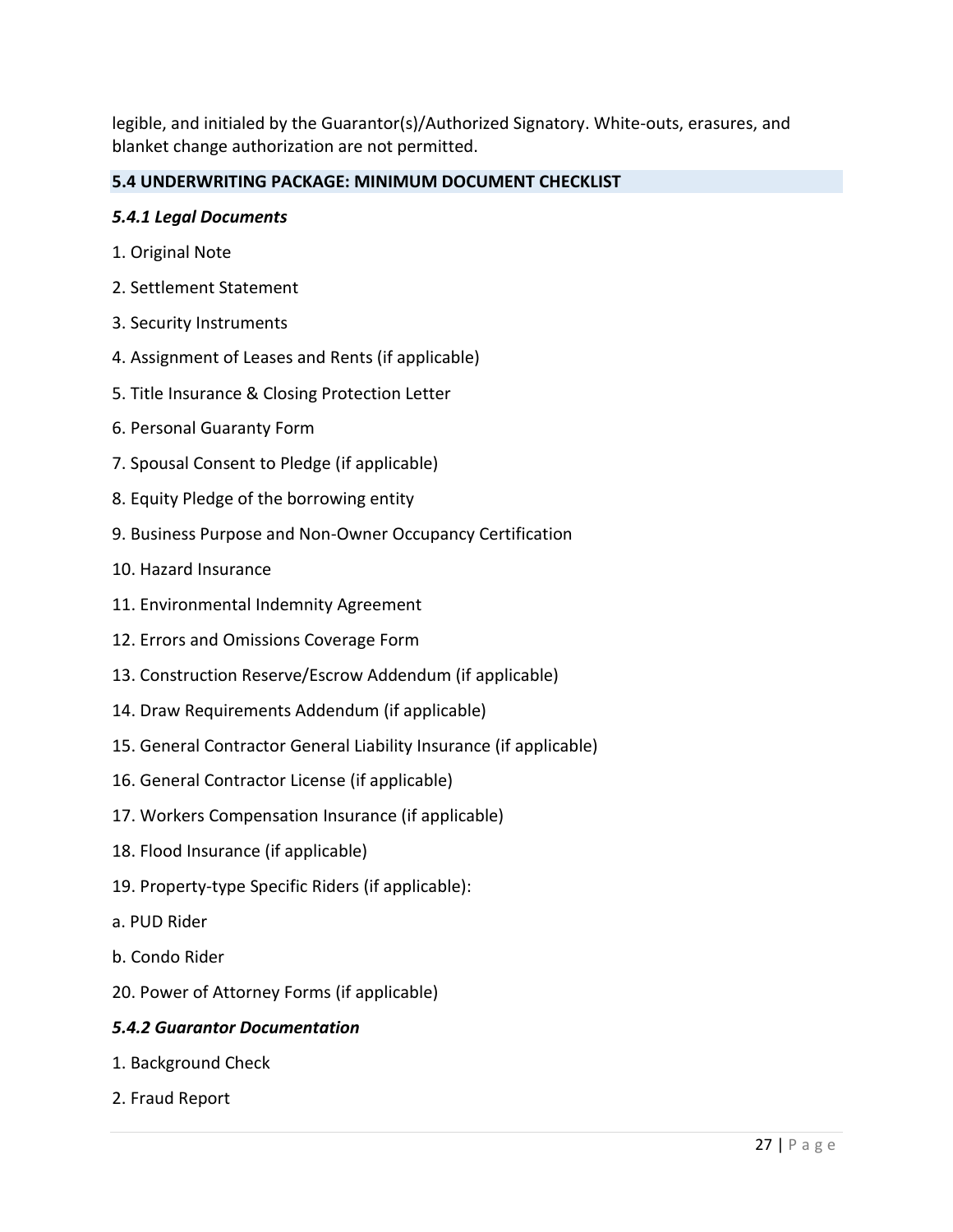- 3. Driver's Licenses
- 4. OFAC Report
- 5. Tri-Merged Credit Report
- 6. Asset Documentation
- 7. Track Record Documentation
- 8. Business Entity-Type Specific Documents
- a. LLC: Operating Agreement and Articles of Organization
- b. Partnerships: Partnership Agreement and Articles of Organization
- c. Corporation: Corporate By-Laws and Articles of Incorporation
- 9. Business Certificate of Good Standing
- 10. Tax Identification Number
- 11. Certificate of Authorization for the Individual executing documents on behalf of the Entity

#### *5.4.3 Property Documentation*

- 1. Appraisal
- 2. Renovation Budget (if applicable)
- 3. Sales Contract (if applicable)
- 4. Latest Inspection Report (if applicable)
- 5. Lease Agreement (if applicable)

#### **5.5 LEGAL DOCUMENTS (DETAILS AS APPLICABLE)**

*5.5.1 Original Note*

#### *5.5.2 Settlement Statement*

#### *5.5.3 Security Instruments*

First lien position is required on all properties used as collateral for the mortgage loan. Second liens may only be used for construction funds as simultaneous seconds and should be included in the same loan package as the first lien. The Security Instrument(s) must include language that is optimized for state specific criteria. If allowed by state law, the Security Instrument should include language that provides the Lender's right to enter and take possession of the property in case of default.

#### *5.5.4 Assignments of Leases and Rents*

Unless applicable language is contained in the Security Instruments, an Assignments of Leases and Rents must be signed by the Borrower of the mortgage loan.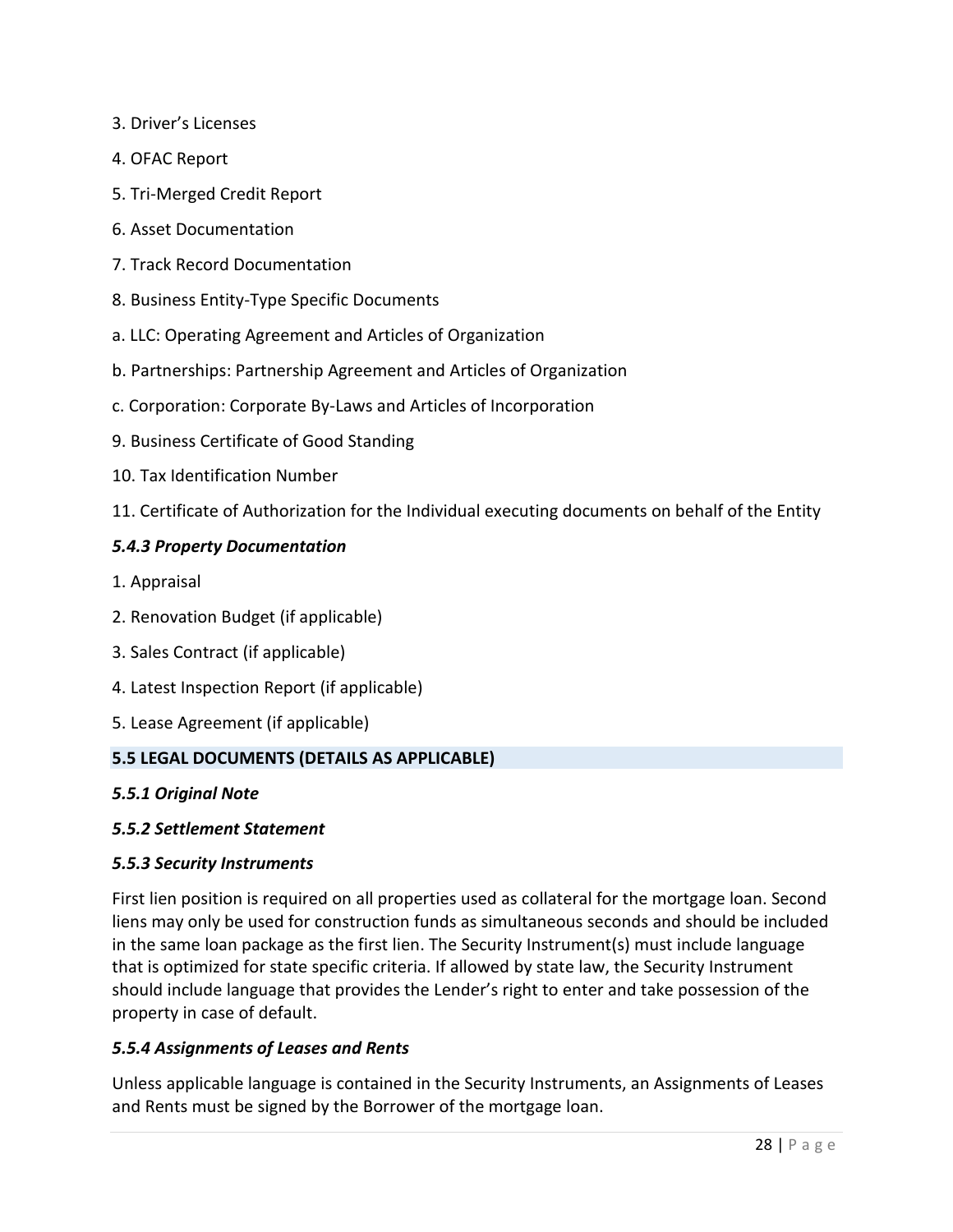## *5.5.5 Title Insurance & Closing Protection Letter*

The Title Policy must be written on one of the following forms:

- 2006 American Land Title Association (ALTA) standard form
- ALTA short form

• ALTA from with amendments required by state law in states where the standard ALTA forms of coverage are not used or in which the 2006 ALTA forms have not been adopted

The following are requirements of the Title Policy:

• Coverage: Amount must be at least that of the Total Loan Amount

• Applicable Endorsements: The Originator must ensure that all applicable title endorsements are included in the title policy

• Exceptions: The title to the policy must be good, marketable, and free and clear of all encumbrances and prior liens. MCM Capital Solutions will not fund a mortgage secured by a property with an unacceptable title impediment, including unpaid real estate taxes and survey exceptions.

• Chain of Title: A 12-month chain of title is required.

The title insurance policy must insure the Lender, its successors and assigns, as to the priority lien on the mortgage in the original principal amount of the mortgage loan and against any loss because of the invalidity or unenforceability of the lien resulting from the provisions of the mortgage providing for adjustment in the interest rate and monthly payment. The title policy must affirmatively insure ingress and egress and against encroachments by or upon the mortgage property or any interests therein. Additionally, no claims have been made under such title policy and no prior holder of the mortgage has done, by act or omission, anything that would impair the coverage of such title policy.

## *5.5.6 Personal Guaranty*

See Section 3.6.3 for requirements.

## *5.5.7 Spousal Consent to Pledge*

Personal Guarantees from community property states (AK, AZ, CA, ID, LA, NM, TX, WA, WI) must be accompanied with a Spousal Consent to Pledge.

## *5.5.8 Equity Pledge*

An Equity Pledge Agreement providing equity interest in the Borrowing Entity as additional security for the loan is required for all loans. See Section 7.4 for an example.

## *5.5.9 Business Purpose and Non-Owner Occupancy Certification*

A certification of non-owner occupancy and use of the subject property for business purposes only must be signed by the Guarantor(s). See Section 7.2 for an example.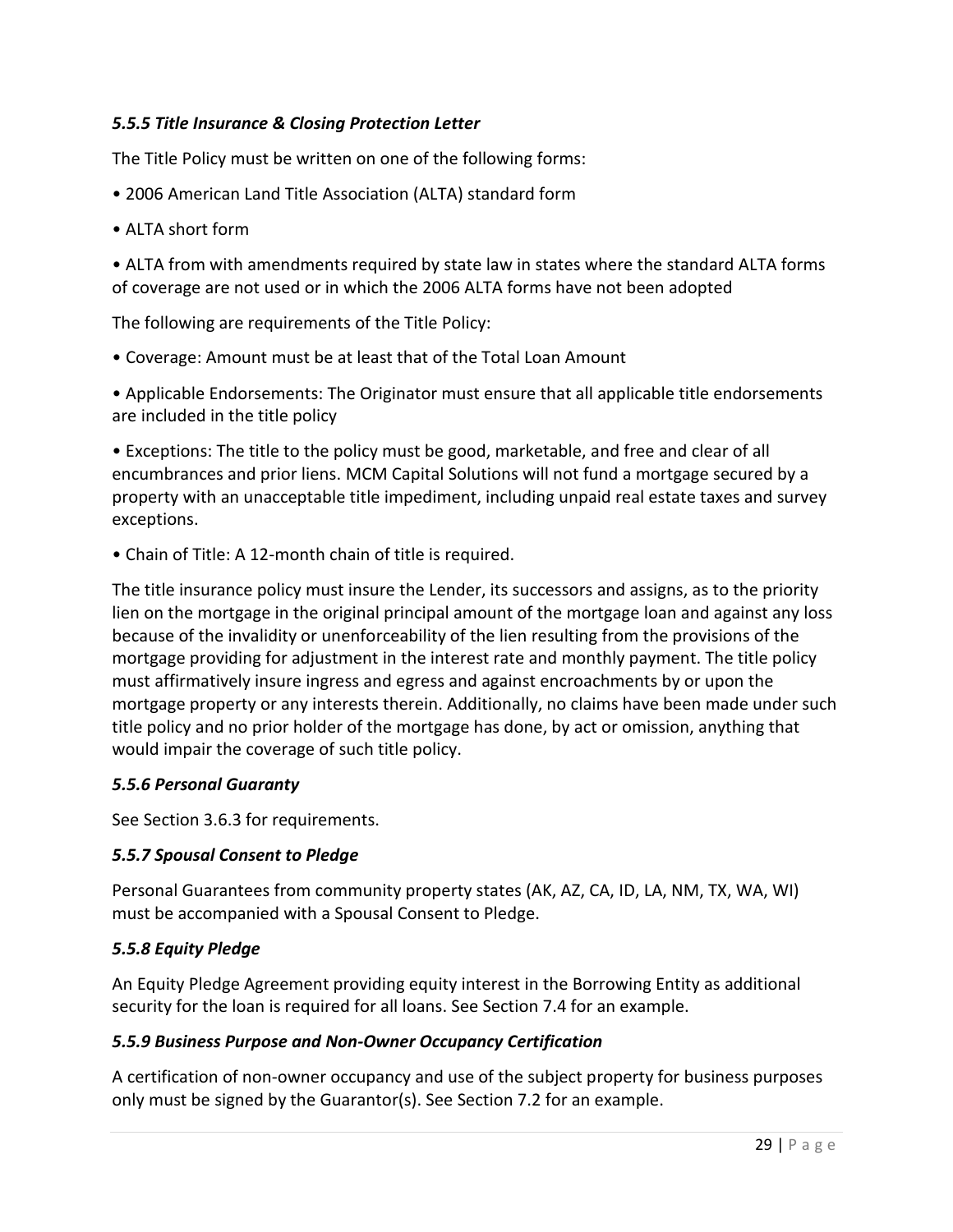#### **5.5.10 Hazard Insurance**

#### *5.5.10.1 One-to-Four Family Residences*

All buildings and improvements upon the subject property must be insured against loss by fire, hazards of extended coverage (e.g. hail damage, windstorm), and other hazards as are customarily insured against in the area where located. The hazard insurance must have coverage in an amount at least equal to the lesser of:

1 100% of the insurable value of the improvements as established by the property insurer or

2 Guaranteed Replacement Cost Endorsement, which provides that the insurer agrees to replace the insurable property regardless of the cost or

3 The unpaid principal balance of the mortgage if it equals the minimum amount (80%) of the insurable value (total appraised value less the estimated site value) required to compensate for damage or loss calculated on a replacement cost basis.

The policy must provide coverage for a period of at least 12 months from the note date and be effective at the date of the loan closing.

All insurance policies must contain a standard mortgagee clause naming Lender and its successors and assigns as mortgagee, and all premiums thereon have been paid. Additionally, the property address and insured's names must be designated on the policy exactly as on the title policy.

The deductible for fire, water (not caused by flooding) or wind damage to the insured improvements (generally designated as "building" in the insurance policy) may not exceed 5% of the limit maintained for building coverage.

## *5.5.10.2 PUD*

Individual insurance policies are required on Planned Unit Development (PUD) units unless the PUD unit is covered under the project's blanket policy and the PUD project's constituent documents allow the individual PUD units to be included in the projects blanket policy. In addition, the homeowner association must maintain a policy which covers the common areas, fixtures, equipment, personal property and supplies of the project.

If the individual units are covered by insurance purchased by their respective owners or leasehold lessees, the PUD homeowner association or the fee simple landowner/lessor of the ground lease community must maintain "all risk" coverage for common areas and property for 100% of their insurable value and provide for loss or damage settlement on a replacement cost basis.

Blanket insurance covering all units in the PUD or ground lease community as well as insurable common areas and property, if called for in the PUD's governing documents or in the lease, is also acceptable. Such coverage must meet the requirements applicable to each PUD or ground lease community unit and those applicable to insurable common areas and property.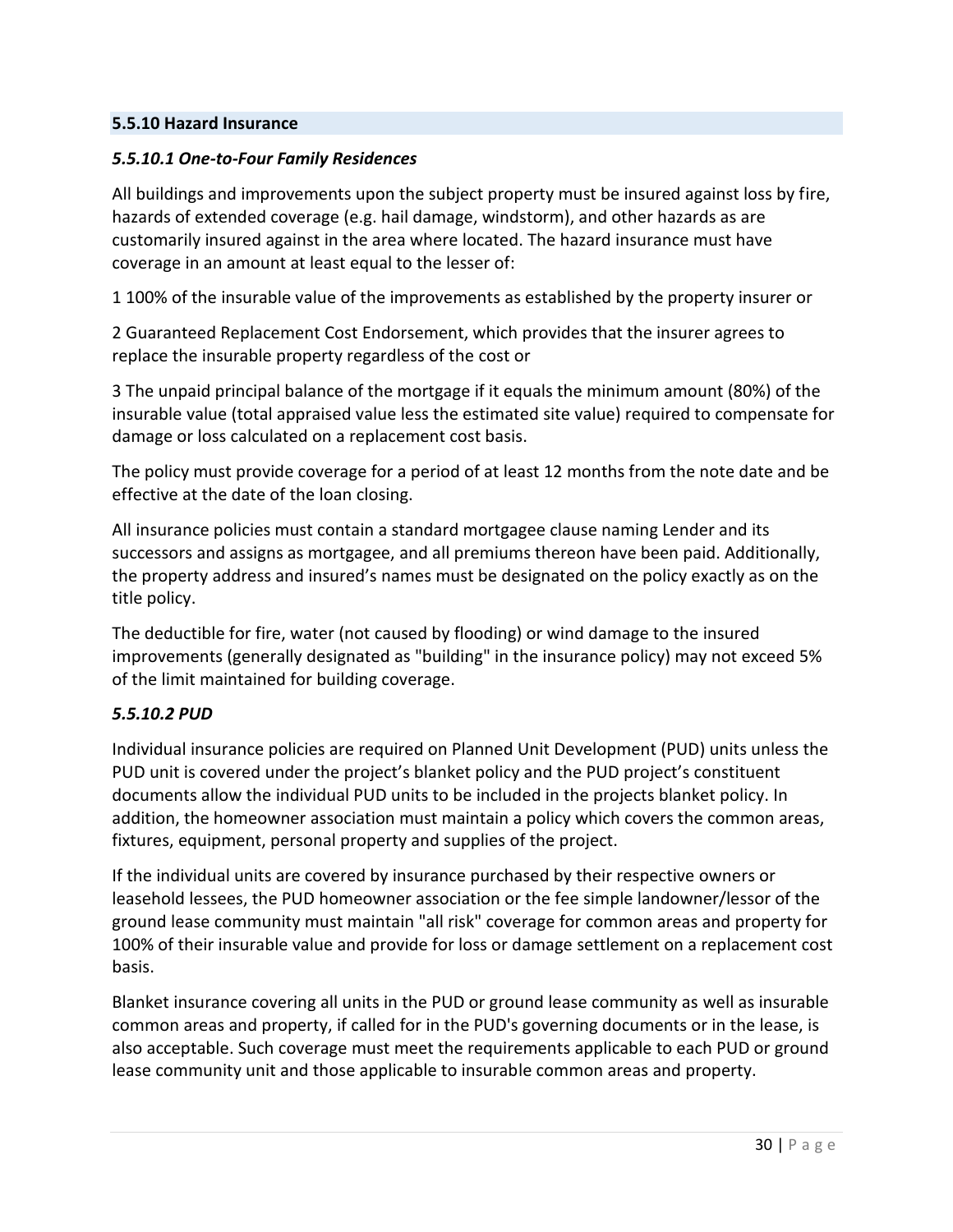The PUD's or ground lease community fee simple owners' insurance policy must name the insured in substantially the same language as follows: Association of the Owners of the Planned Unit Development for the use and benefit of the individual owners (designated by name, if required by law or the governing documents).

## *5.5.10.3 Condominium*

On a condominium unit, an individual hazard insurance policy is not required. The policy must be in force for the entire term of the loan. The following are documentation requirements:

- Master Property Insurance Policy
- Master Liability Insurance Policy

Condominiums must be covered by an insurance policy which protects against fire, and all other hazards that are normally covered by the standard extended coverage endorsement, and all other perils customarily insured against by similar types of projects, including those covered by the standard "all risk" endorsement.

Policies covering the common elements for a condominium project must cover all the common elements except for those that are normally excluded from coverage, such as land, foundation, excavations, etc. Fixtures and building service equipment that are considered part of the common elements, as well as common personal property and supplies, should be covered.

Acceptable policies also include those that satisfy the insurance specifications for the units, if the project's legal documents allow for blanket insurance policies to cover both the individual units and common elements.

The "master" or "blanket" policy covering the common elements of a condominium project must cover all the general and limited common elements that are normally included in coverage such as fixtures, building service equipment and common personal property and supplies belonging to the homeowner association.

The policy must also insure fixtures, equipment, and other personal property inside individual units if they will be financed, whether the property is part of the common elements.

The condominium owners' association must maintain blanket "all risk" coverage for the following:

• General and limited common elements within the condominium project

• Fixtures, machinery, equipment and supplies maintained for the service for the condominium project

• Fixtures, improvements, alterations and equipment within the individual condominium units

Coverage must be for 100% of the insurable value of the common elements or property described above and provide for loss or damage settlement on a replacement cost basis. The additional coverage required for PUD homeowner associations is also required for condominium owner associations where applicable and available.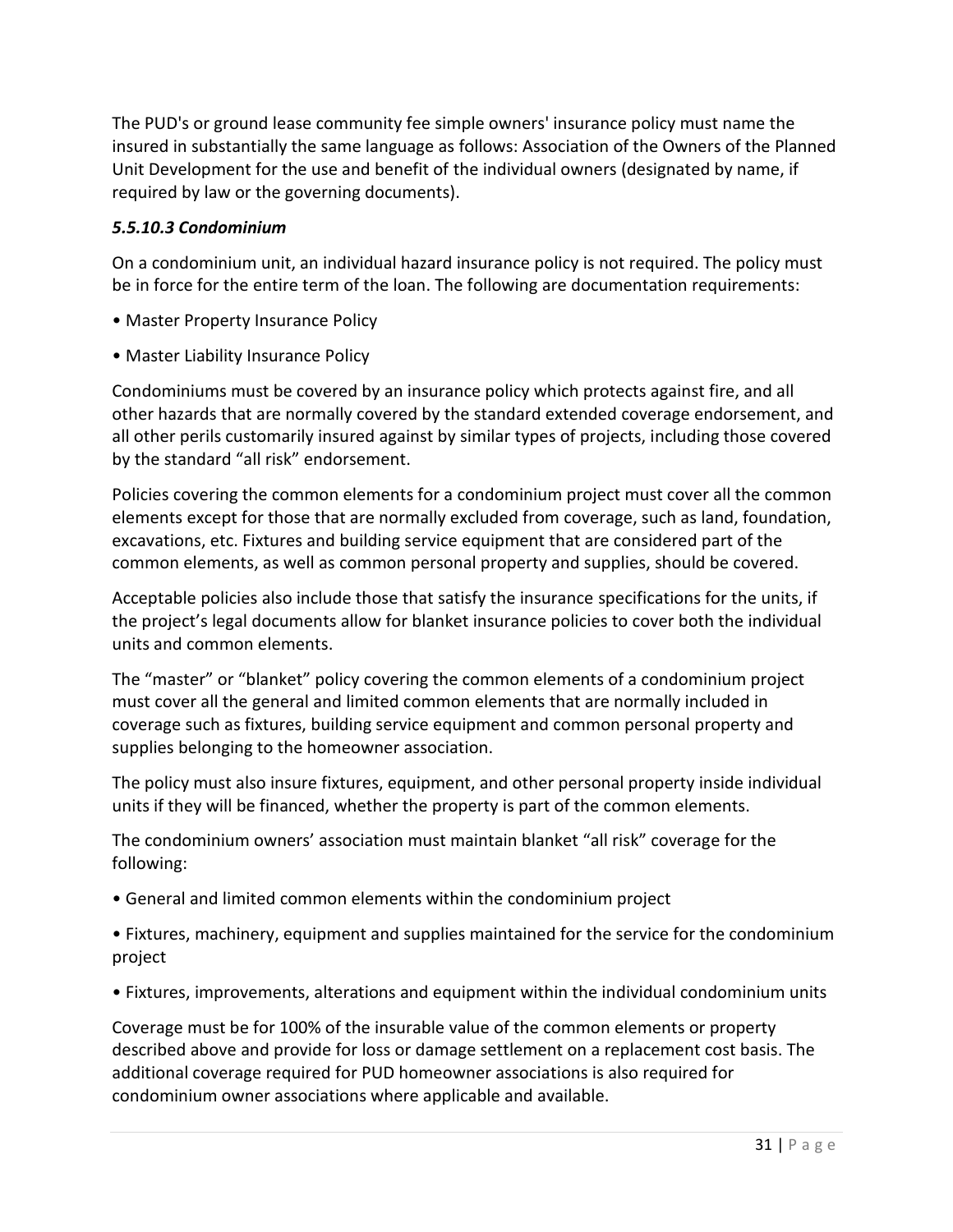The deductible for fire, water (not caused by flooding) or wind damage to the insured improvements (generally designated as "building" in the insurance policy) may not exceed 5% of the limit maintained for building coverage.

The insurance policy of the condominium owner's association must name the insured in substantially the same language as follows: Association of Owners of the Condominium for the use and benefit of the individual owners (designated by name, if required by law or the governing documents).

If the mortgaged premises are in a Detached Condominium Project and the condominium governing documents so permit, insurance for the mortgaged premises that meets the requirements of 1-4-unit properties is acceptable. The condominium unit owners' association must maintain all other applicable insurance coverages required.

## *5.5.11 Environmental Indemnity Agreement*

The Environmental Indemnity Agreement must indemnify the Lender against any claims or losses arising from environmental contamination of the mortgaged property. The Agreement

## *5.5.12 Errors and Omissions Form*

## *5.5.13 Construction Reserve/Escrow Addendum*

If renovation funds are to be held in a construction escrow account, an escrow agreement must be signed by the Borrower. This document may also contain requirements for draw disbursement as specified in Section 4.1.11; if these requirements are not included in this addendum, a separate Draw Requirements Addendum (Section 6.5.14) must be included.

## *5.5.14 Draw Requirements Addendum*

A document outlining requirements for draw disbursement as specified in Section 4.1.11 must be included.

## *5.5.15 General Contractor Liability Insurance*

## *5.5.16 General Contractor License*

## *5.5.17 Flood Insurance*

A Flood Zone Determination Certification is required for each loan file. If the property is in a Special Flood Hazard Area as per the FEMA Flood Insurance Rate Map flood insurance is required. If required, the flood insurance must have been purchased, the policy dates must be active through the note's maturity date (at minimum), and the premiums must be paid.

When required, the minimum coverage of the flood insurance is the lesser of:

- The unpaid principal balance of the mortgage
- The maximum amount of coverage available under the National Flood Insurance Program
- The replacement cost of the improvements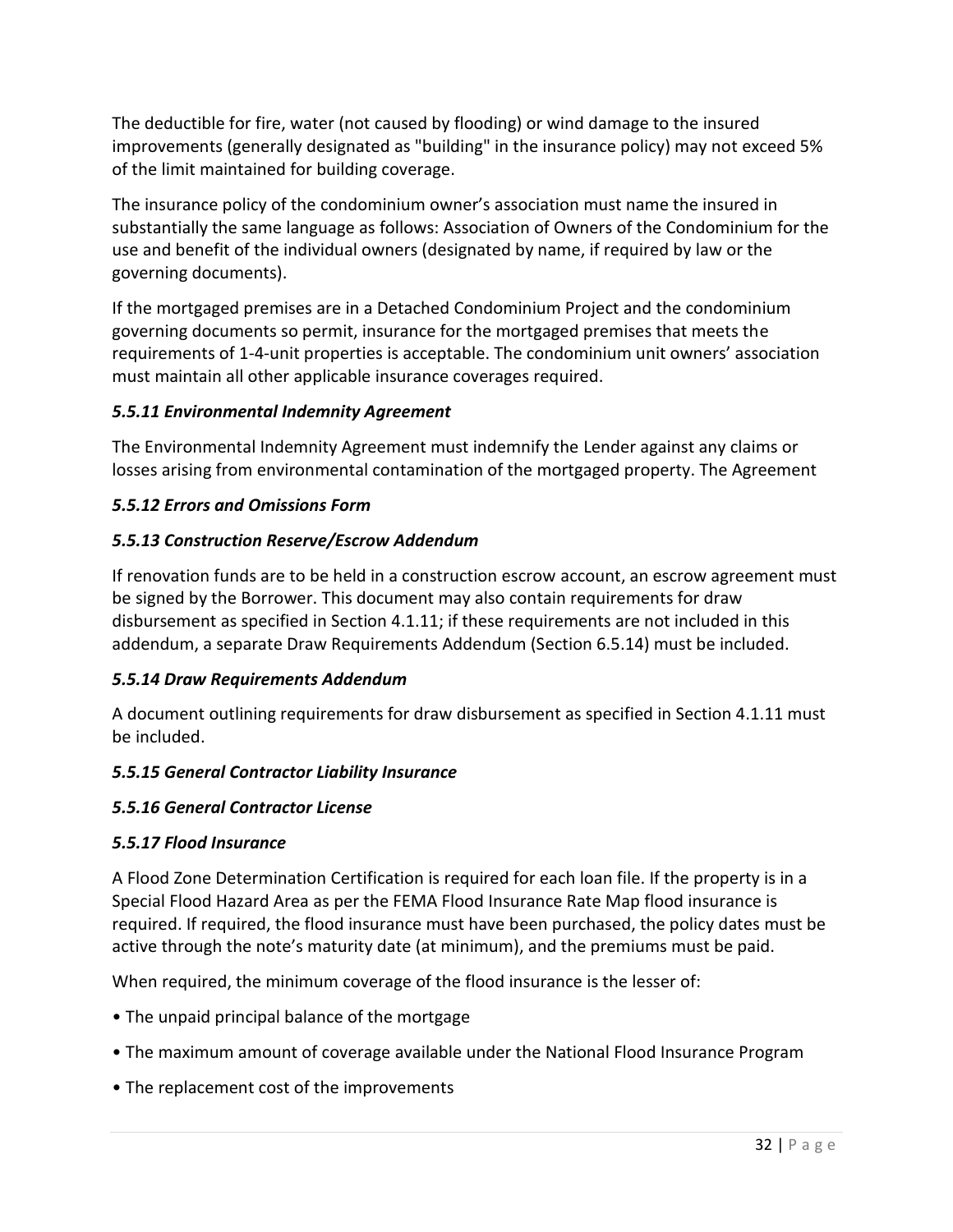For condominium and PUD projects the amount of flood insurance coverage in the Master Policy is sufficient if it is the lesser of:

- 80% of the replacement cost
- The maximum coverage available under the National Flood Insurance Program per unit
- The unpaid principal balance of the mortgage

If the coverage amount does not meet either of the above criteria, the Borrower must obtain an individual dwelling policy to cover the deficiency.

For both PUD and condominium projects, the master policy should cover any common elements in the buildings and other common property.

#### *5.5.18 Property-Type Specific Riders*

If the property is considered one of the following, the applicable rider is required:

- Condominium
- Planned Unit Development

#### *5.5.19 Power of Attorney Forms*

Closing documents may be executed via a specific power of attorney (POA) that complies with all Applicable Requirements, provided the following conditions are met:

• POA must be dated no more than 120 days prior to, and be in full force and effect on the date loan documents are executed

• Mortgagor's name in the POA appears exactly as it was stated to appear on all closing documents

- Recorder's stamp appears, if previously recorded
- The attorney-in-fact must have executed all closing documents at settlement
- Title must insure Lender is in first lien position without exception to the POA
- POA document must be recorded immediately prior to the closing documents

• All signatures effectuated through the POA should sign the borrower name and include the POA signature underneath with the following verbiage "as attorney in fact."

• Corporation resolution is acceptable for execution

#### **5.6 COLLATERAL PACKAGE: CHECKLIST**

#### *5.6.1 Required for Closing*

- 1. Bailee Letter
- 2. Original Note